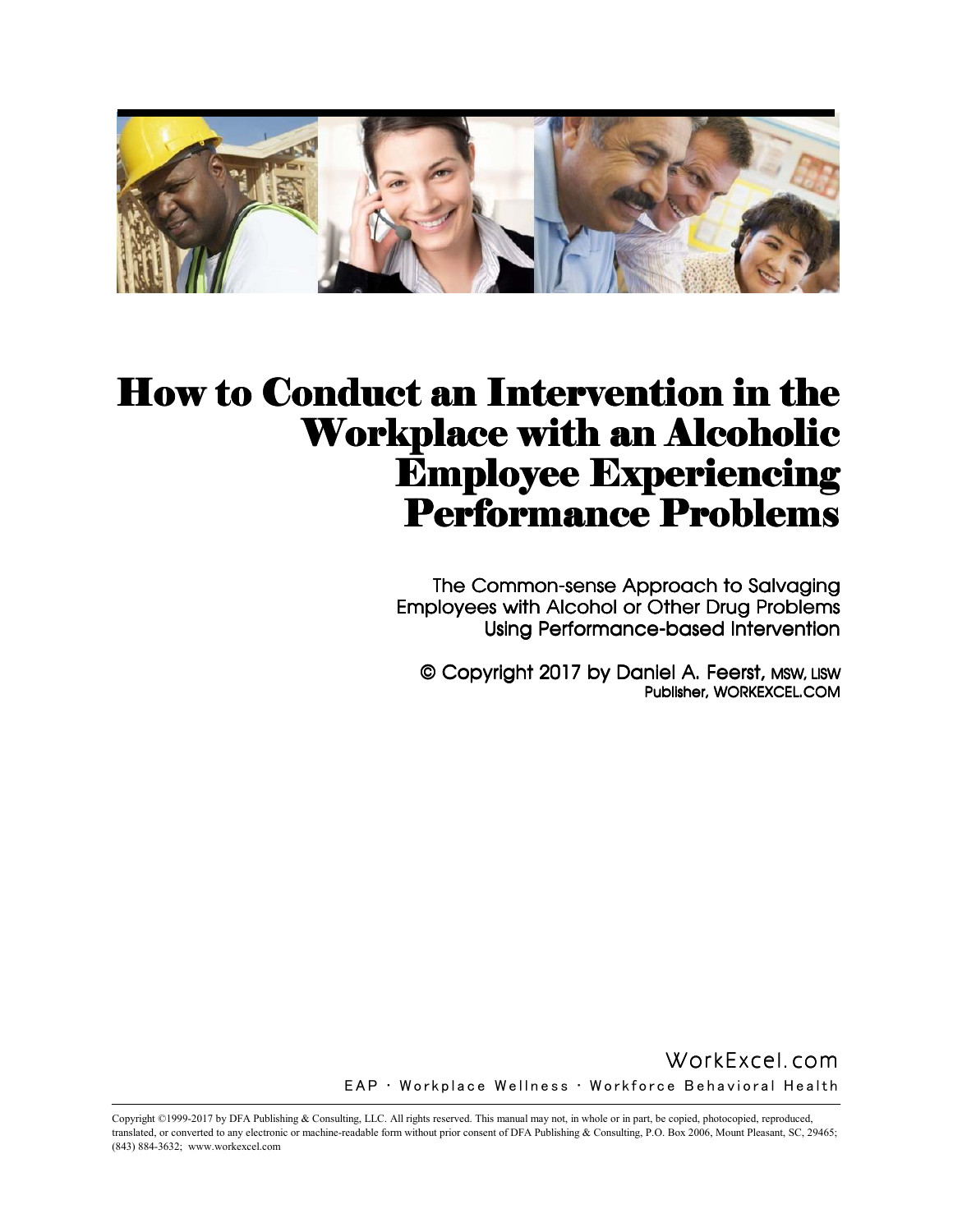## **IMPORTANT NOTICE**

This information is for general information purposes only. It is not intended to be specific advice or medical information for any particular company, person, or situation. It is not intended to replace the advice or counsel of a medical doctor, legal, or mental health professional. You should consult with a licensed or certified expert who has experience with addiction intervention. It is our recommendation and belief that interventions should not be conducted with persons who have been physically abusive, or who have made threats of physical harm, or who have a history of abuse or threats of harm against other persons. We recommend prior counseling and guidance provided by a mental health professional who has expertise in violence assessment, and can assist you with the best approach.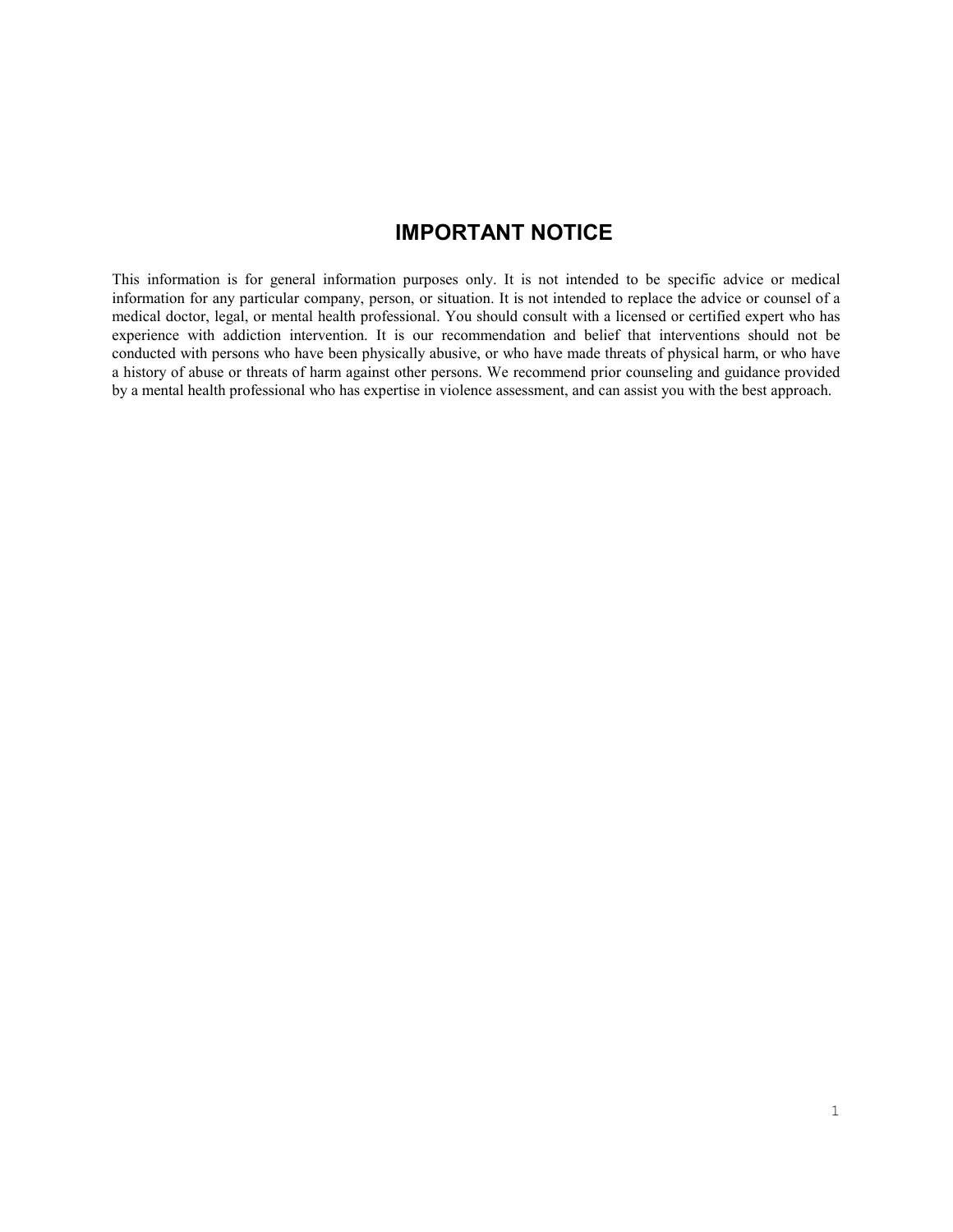#### **Author's Acknowledgments**

I wrote this guide to provide employers with simple instructions on how to better face the question of what to do about workers addicted to alcohol or drugs, particularly workers in small companies where alcohol and drug policies or EAPs usually don't exist. This guide offers the technology for workplace intervention. I would like to acknowledge with gratitude the contribution of Francis R. Ridley, Jr., Esq., president and founder of The Legal Advocacy Network for Substance Addiction Recovery (LANSAR), who inspired me to complete this employer's guide. His assistance helped to ensure that language used in the guide is consistent in communicating the inseparability of employee rights and employer productivity. My thanks as well to the founding staff of the Arlington Hospital Addiction Treatment Program, Arlington, Virginia where I learned about accountability for effective and ethical treatment of addiction. It is my hope that this guide will energize our society's urgent need to view addictive disease as America's most treatable, untreated illness. The first step toward arresting alcohol and drug addiction problems does not lie with the addict. Rather, those persons in relationships with addicts must be unshakably determined to make treatment and recovery non-negotiable. Understanding the need for intervention and how to do it — rather than blaming addicts — is the great paradigm shift. This paradigm asserts what is incumbent upon us: to understand that addicts should *not* be held responsible for acquiring their disease, but should instead be held completely responsible *for seeking treatment and recovery* when symptoms of their disease become evident.

#### **About the Author**

Daniel A. Feerst, is the founding publisher of WorkExcel.com (formally EAPtools.com), the *FrontLine Supervisor* newsletter, and *Frontline Employee* newsletter, a monthly international newsletter (read by over 150,000 supervisors monthly) to improve use of the EAP as an effective management tool. Mr. Feerst founded the ASSIST for Business and ASSIST for Families Intervention services at Arlington Hospital, Arlington, Virginia, and there, over a period of 10 years, he developed the approach to motivating addicted workers found in this guide call the Family (or Business) Empower Model of Intervention. The Corporation Against Drug Abuse recommended use of the Performance-based Intervention Model in the U.S. Small Business Administration's DrugFree Workplace Kit in 1993. Formerly, Dan Feerst was Chief of Occupational Alcoholism Programs, Prince George's County Health Department, Maryland; an Employee Assistance Professional with Kennecott Copper INSIGHT Program, Salt Lake City, Utah; and, was a founding staff member of the U.S. Central Intelligence Agency's, Agency Alcohol Program/EAP until 1980. Dan Feerst consults with behavioral health care providers seeking to establish addiction intervention services to reach small businesses in their communities.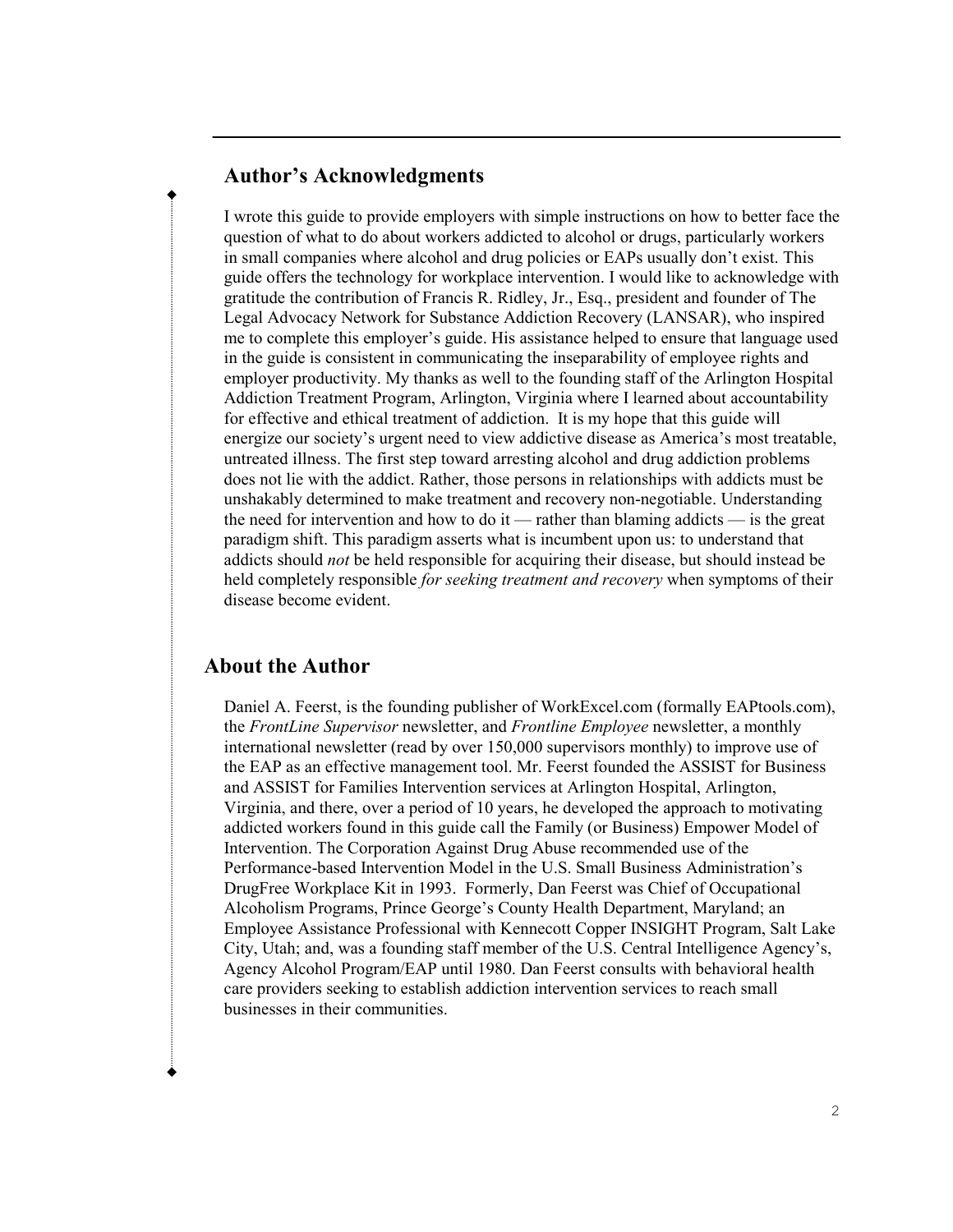### **HOW TO USE THIS GUIDE**

Success rates for addicts referred from employment settings are typically higher when job security is at stake. Such employees experience higher motivation to recover when properly followed up by EA or treatment professionals.

This guide is designed to solve an ancient dilemma for hundreds of thousands of employers, particularly smaller companies without formal employee assistance programs staffed by qualified experts in alcohol/drug addiction evaluation and disease management. How do you motivate an alcoholic or drug addicted employee to seek proper treatment and remain in recovery? The elusive answer to this question lies in proper use of job security as leverage in a constructive confrontation and, more importantly, "what to say" and "how to say it." This is the one-minute intervention. This "technology" is also called performance-based intervention.

You should read this guidebook thoroughly. Be sure to read the sidebars on each page. They describe useful tips, observations, and recommendations for you to consider.

# **ARE YOU READY TO INTERVENE?**

Addiction always gets worse, not better. Arresting the illness is the only way future problems will be prevented. Most alcoholics (addicts) will respond temporarily to confrontation by the employer. These past confrontations should not be confused with intervention. Such abstinence periods and improved performance typically don't last without proper treatment.

Intervention is not a casual activity. It's serious business. Afterwards, no matter what the employee decides to do, things change. If things do not change, and the status quo remains — you, not the employee, handled the intervention incorrectly. This is because you, not your employee, control the employment relationship. If your employee continues actively drinking (or using) and experiencing ongoing job performance problems, it is a product of your decision to put the symptoms of the disease ahead of your company's productivity. This is not in your or your employee's interest.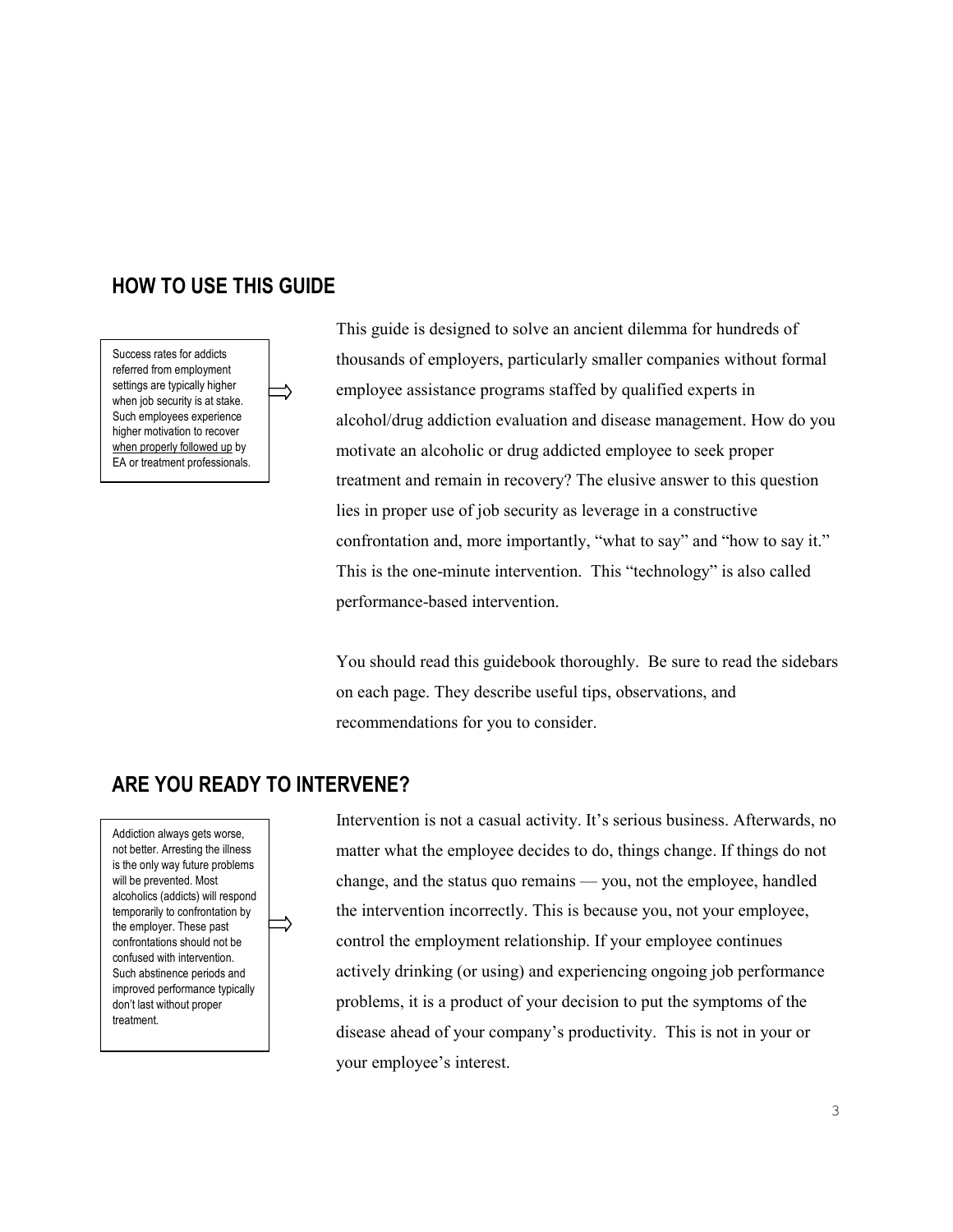

Determine if the following statements are true about you in order to determine whether you are ready to conduct an intervention:

1. (A) An obvious alcohol use problem exists on the basis of the facts and the rational inferences that may be drawn from such facts, or on the basis of direct or reported observations that the employee's use of alcohol is affecting job performance.

 (B) You believe that your employee has the ability to perform the essential functions of the position if sober and drug-free. And, when the employee recovers from the active addiction, you are willing to provide positive feedback, a show of support for recovery, and a place for your employee in the organization.

2. You believe alcohol or drug problems are *not* the result of willpower shortcomings or symptoms of a psychological problem, but in fact are medically based illnesses. If you don't accept this, suspend your disbelief for now in order to succeed with the intervention. Alcoholism and drug addiction cannot be self-diagnosed in the absence of behavioral evidence that the disease exists. These symptoms occur on average 15 years after the medical symptoms of the disease exist. Unfortunately, in today's society, victims of the illness must be confronted by psychosocial, occupational, or biological consequences of illness to break the denial pattern. Indeed, a six-pack of beer does not come with a Michigan Alcoholism Screening Test® on the side panel! Addicts are ignorant of their early medical symptoms. Denial protects them from behavioral symptoms that emerge later. That's where you come in.

3. You have documentation of job performance problems that you will use in the intervention. These problems may include quality of work, behavior, or attendance.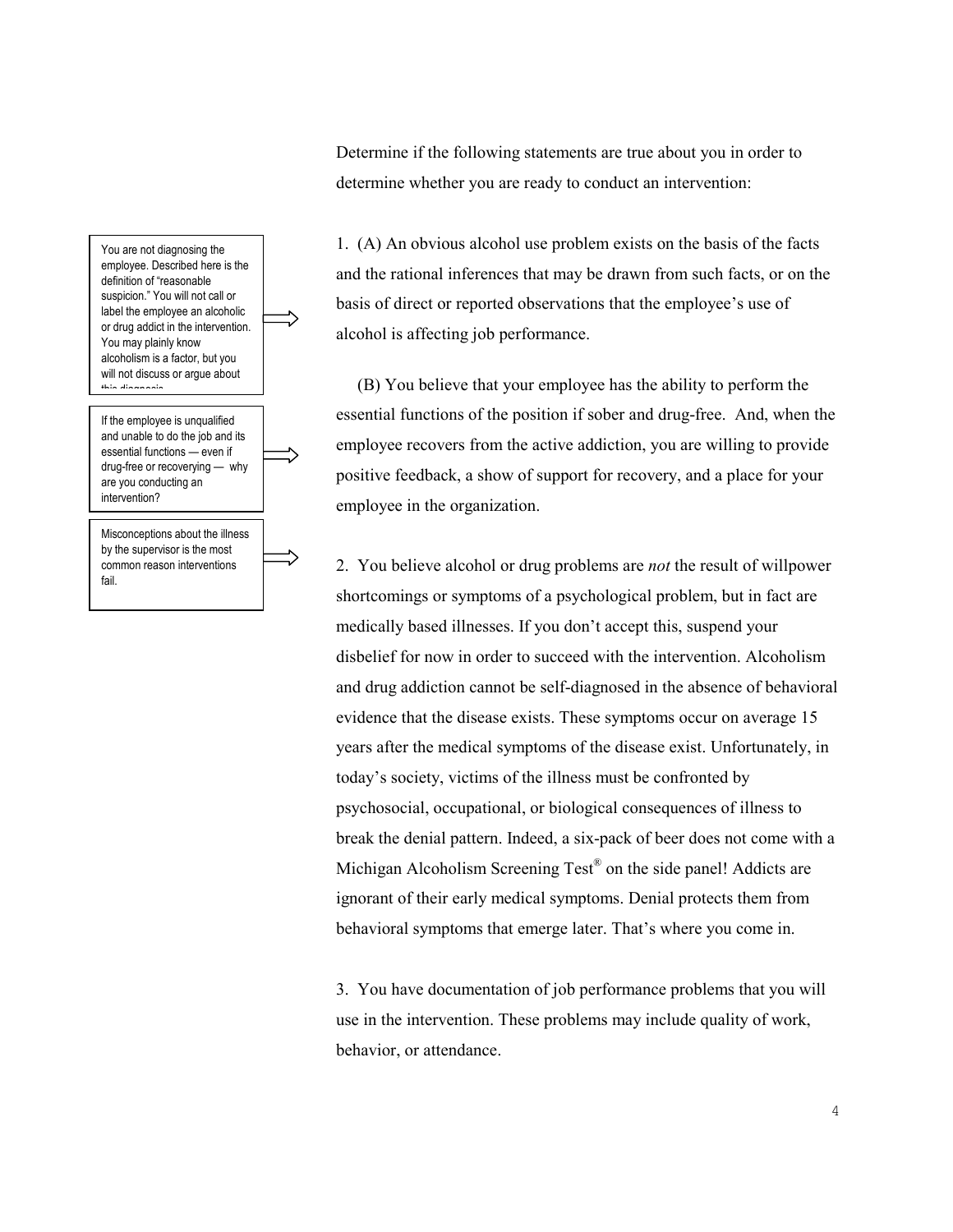4. You have had corrective interviews with your employee in the past about job performance problems, yet these problems are continuing.

5. You have asked your employee to seek assistance from the EAP or some source of help of his or her choosing in case a personal problem is contributing to the job performance problems. (Don't tell the employee what you believe to be his or her personal problem. Don't diagnose your employee.) A simple statement*, "Hey, if something personal is contributing to these problems, please take advantage of whatever help is available,"* will suffice. Suggest the EAP if one exists.

6. You have decided to no longer tolerate substandard performance or attendance problems.

7. You have decided to no longer accept your employee's assurances that everything will be okay. You have decided not to feel guilty for taking appropriate steps to resolve the problem.

8. You are determined NOT TO DISCUSS your employee's personal problems in a corrective interview. (When the intervention occurs, your employee may try to pull you into such a discussion.)

9. You have identified a professional with proper certification or licensure who is experienced at evaluating employees with alcohol or drug addictions AND who is willing to provide ongoing follow-up ALONG with communication to you about your employee's cooperation with the professional's recommendations after the intervention. (More on p.9)

10. You have management's support to conduct an intervention and

This professional should be knowledgeable about alcohol and drug addiction. A licensed mental health professional who also is a CEAP is preferred because other mental health problems may need to be identified and addressed in an assessment interview. By the way, most mental health professionals know little about alcohol and drug addiction — but they are not likely to let you know it. You must ask.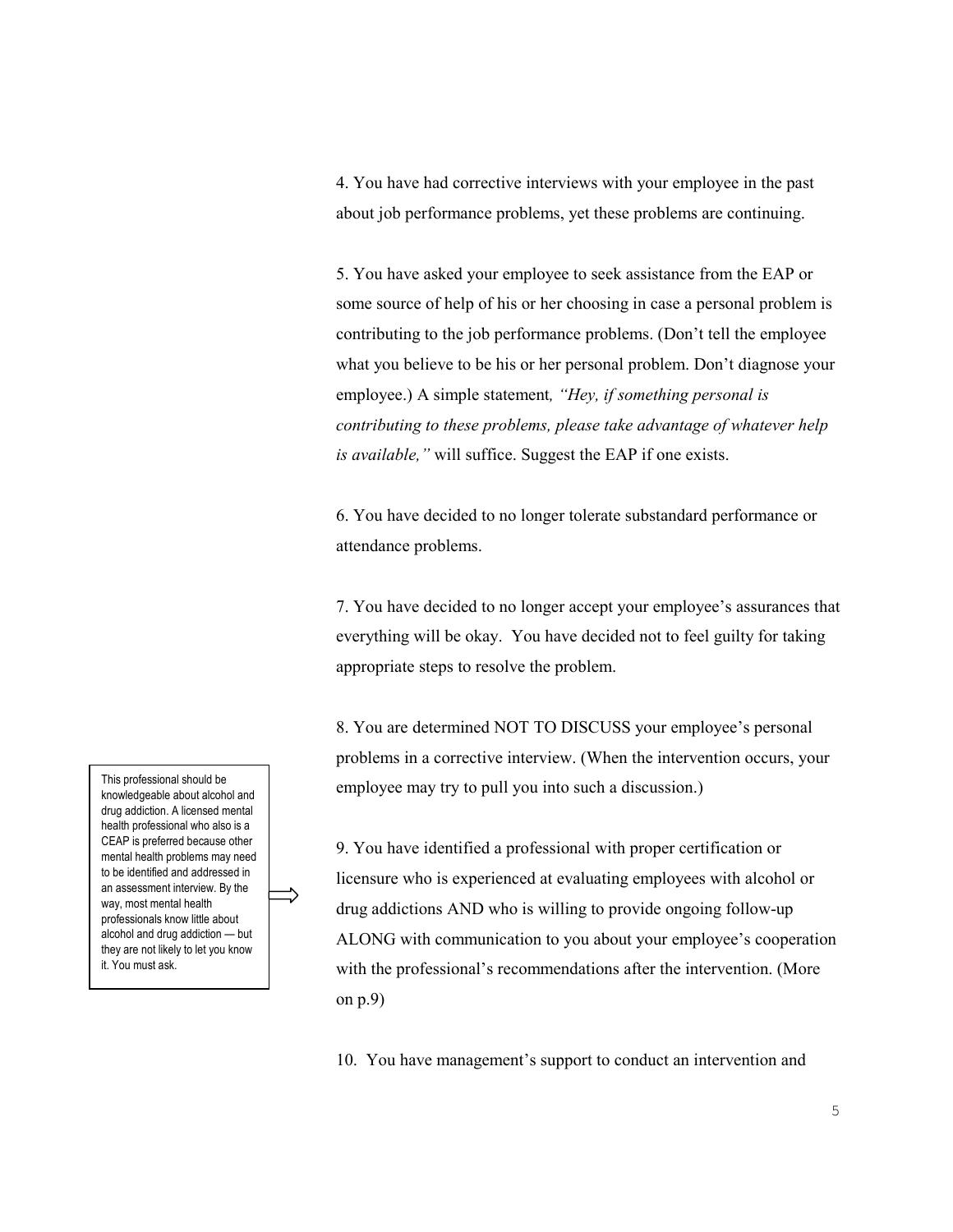allow the employee to seek an assessment and proper treatment *in lieu of disciplinary action, which will be held in abeyance pending followthrough with recommended help.*

#### **A FEW WORDS ABOUT INTERVENTION**

Before we get started, a few words about addiction intervention. No effective approach to helping business and industry deal constructively with the problem of alcoholism or drug addiction in the workplace stands alone. All approaches are built on the previous successes of hundreds of people who have worked in employee assistance (or occupational alcoholism programs) or addiction treatment services. These approaches have been pioneered over the past 75 years.

Some of these techniques have stood the test of time; others, though once popular, have been (or should have been) abandoned because of their legal risk to employers (bringing family members into the workplace without the employee's knowledge) as demonstrated in the movie "I'll Quit Tomorrow." Techniques such as this one violate employee privacy rights.

You will soon see that the Performance-based Intervention Model works very well because it is based on common sense and on our most accurate understanding of alcoholism, addiction, and addictive disease, particularly its hallmark symptom — denial. Most important, the Performance-based Intervention Model is simple. You also will see that intervening with alcohol and other drug problems in the workplace does not have to be stressful, emotional, or mysterious for you or your employee.

**READ AND UNDERSTAND** 

Unfortunately, we live in some legally scary times. Therefore, I must say at the outset that the guidance provided in this manual is not tailored

The goal is simple – the employee accepts help or the consequence for ongoing job performance problems.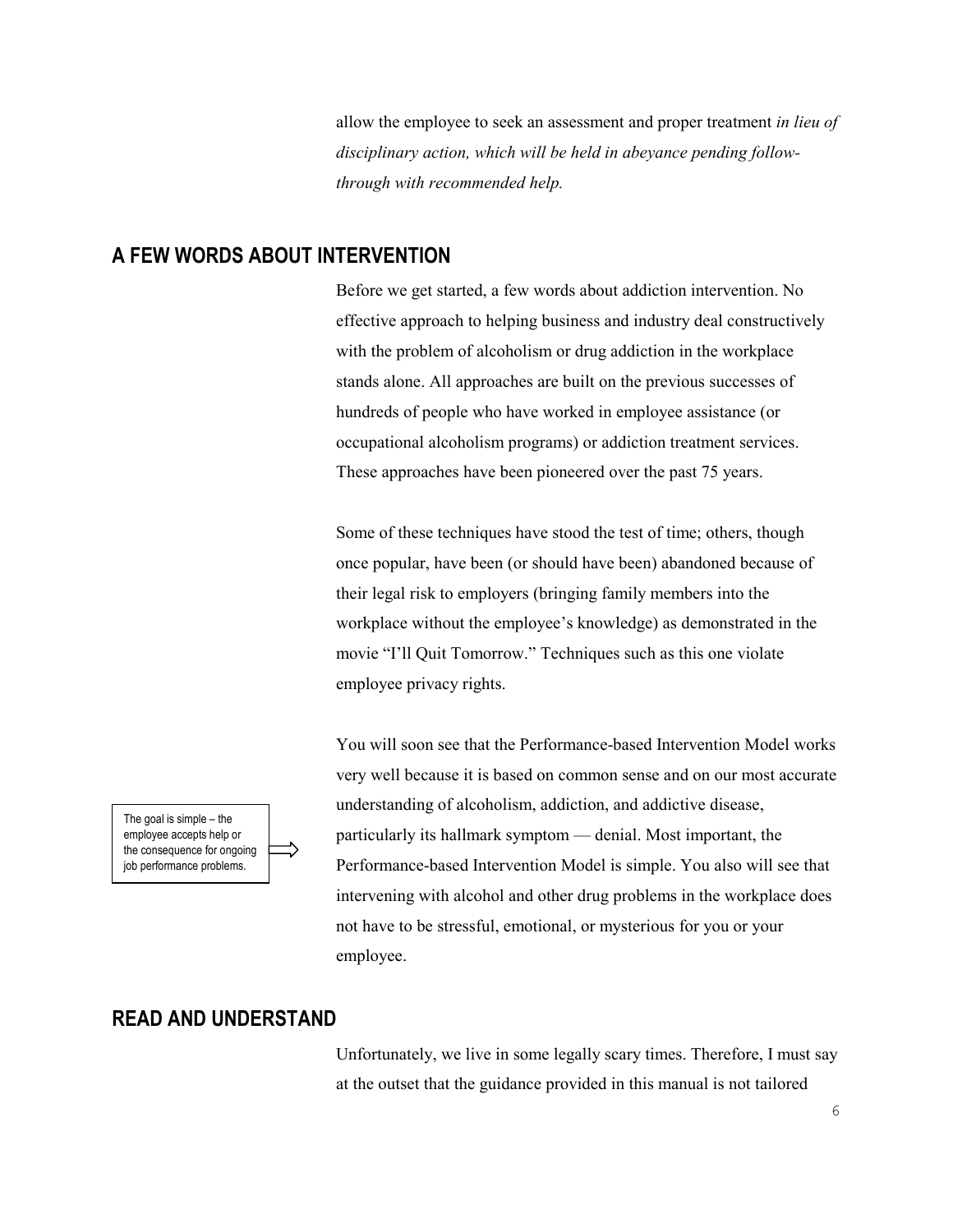specifically for the employee you have in mind. How could it? I don't know you or the employee. So, although the instructions found in this guide are sound — and they are surely well tested — you must take responsibility for reading the following and adhering to it:

BOTH FEDERAL AND STATE LAWS CONTROL THE EMPLOYER-EMPLOYEE RELATIONSHIP. IT IS IMPERATIVE THAT YOU SEEK LEGAL ADVICE BEFORE IMPLEMENTING ANY PART OF THIS INTERVENTION MODEL. THE AMERICANS WITH DISABILITIES ACT, THE REHABILITATION ACT OF 1973, THE AGE DISCRIMINATION IN EMPLOYMENT ACT, AND TITLE VII OF THE CIVIL RIGHTS ACT OF 1964 ARE FEDERAL LAWS AFFECTING THAT RELATIONSHIP. MANY STATES HAVE SIMILAR LAWS, SOME MORE RIGOROUS, SOME LESS RIGOROUS, THAN THEIR FEDERAL COUNTERPARTS. IN ADDITION, THERE IS A GROWING BODY OF CASE LAW KNOWN AS "WRONGFUL DISCHARGE." ALWAYS SEEK COMPETENT LEGAL ADVICE.

### **WHO SHOULD USE PERFORMANCE-BASED INTERVENTION?**

Don't have a mental health professional or addiction treatment professional meet with your employee in the workplace or in your office — with or without the employee's prior knowledge.

The Performance-based Intervention Model was designed for use by managers, human resource professionals, or supervisors needing to confront an employee with a suspected alcohol or drug use problem affecting job performance, conduct, attendance, attitude, or availability at work. The model is particularly useful for small business owners or managers without access to EAP services. The intervention model does not include the participation of an addiction treatment professional, employee assistance consultant, or other expert during the performancebased intervention interview. Such a professional, however, will be involved immediately after when a referral is made for an assessment and recommendation for treatment. Only the employer's representatives will meet with the employee in the intervention meeting.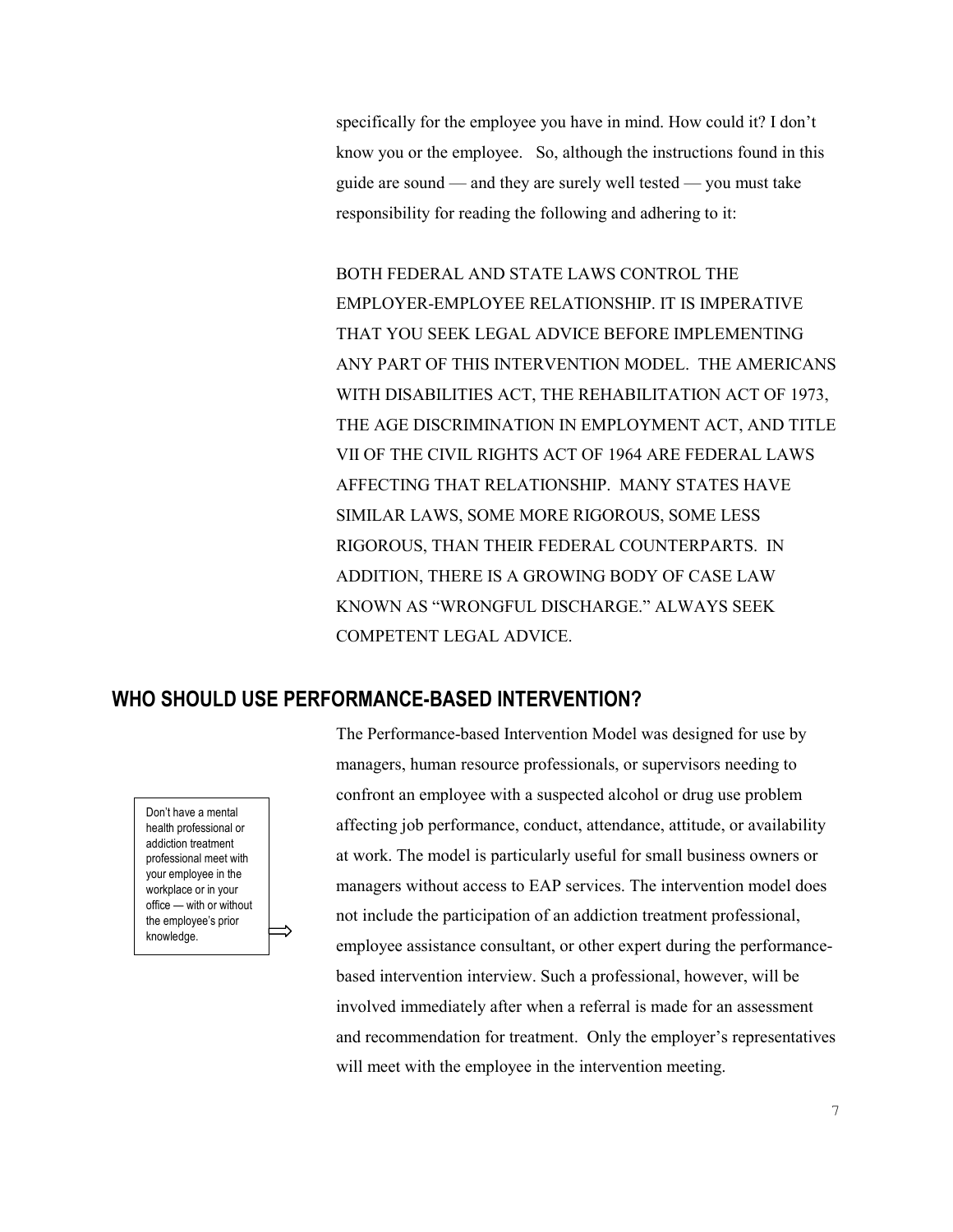#### **PRE-INTERVENTION PLANNING**

The following circumstances make the intervention model appropriate to use when: (1) a serious performance problem and/or conduct problem exists AND (2) an obvious alcohol or drug use problem exists based on the facts and the rational inferences that may be drawn from such facts, or based on direct or reported observations that the employee's use of alcohol or other drugs is affecting job performance or violating rules. (In my experience, employers are accurate 9 times out of 10 that their employee had an alcohol problem *before* I consulted with them. Drug addiction is more difficult spot. However, the intervention model does not rely upon your diagnosing your employee – only job performance.

This is important and establishes the precedent for further action — the intervention.

The disciplinary action is used if the offer of help is not accepted. Without a legitimate disciplinary action for ongoing job performance problems, you have no leverage to motivate the employee to accept help. This would force you to "talk the employee" into it. So, you're not ready for an intervention if you don't have any leverage.

The goal of the intervention is to salvage a valuable worker and obtain the benefits such action accrues to the company, the employee, and society in general.

This model assumes that the employer has made past attempts to motivate the employee to improve performance and to take appropriate steps to get help for a personal problem if one exists. At such a meeting, the employee should have learned that his/her job could be in jeopardy if such problems continue or that some other disciplinary consequence could occur.

The meeting may have required the presence of an employee representative, as in the case of a unionized workforce. Remember that supervisors should be apprised of applicable discrimination laws prior to such meetings. Human resource managers can be useful for this purpose. For performance-based intervention to be effective, the company must be willing to: levy a legitimate, but appropriate, disciplinary action for ongoing job problems; or hold such an action in abeyance, pending the employee's agreement to accept an appointment for a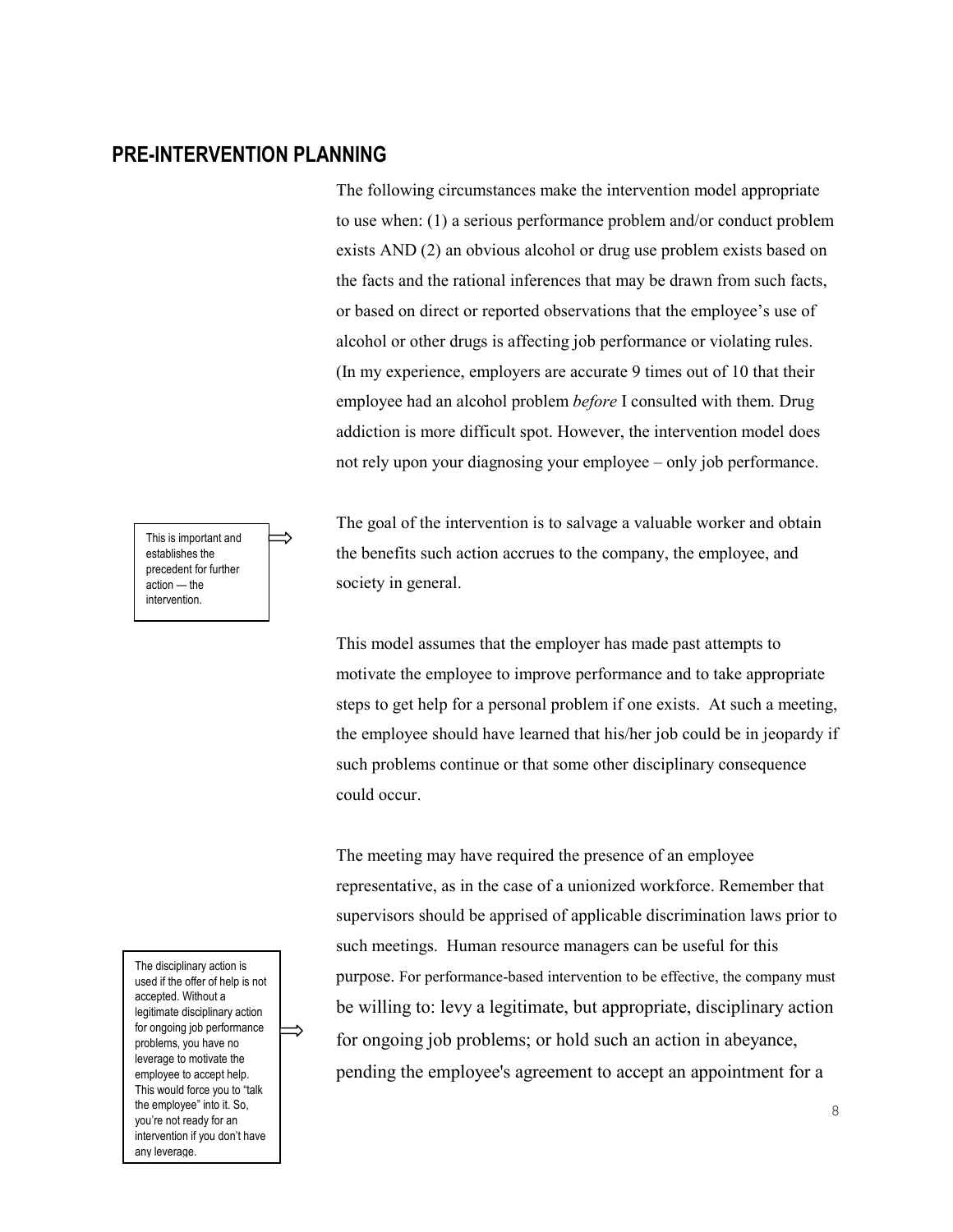professional evaluation and referral to treatment for addictive disease, if warranted and recommended.

One prerequisite to using the performance-based intervention model is coordinating the timing of the intervention meeting with a consultant knowledgeable in evaluation and follow-up of addictive disease. Ideally, this person is a qualified, experienced, and Certified Employee Assistance Professional (CEAP).

The performance-based intervention model is a form of constructive confrontation that has worked equally well with alcoholism, cocaine addiction, and other drug problems. The model's effectiveness arises from its language, timing, focus, and premise that the employee experiencing workplace symptoms of alcoholism or drug addiction, although in denial, has some awareness of an alcohol or drug problem because of past complaints and confrontations by others, usually family and close friends. In effect, the addict has a vague awareness of a problem with his or her use of alcohol or drugs. By the time problems are evident at work avoidance of a diagnosis of *addiction* is the primary purpose of denial.

The performance-based intervention model, contrary to traditional intervention approaches does not include family members because this technique places the company at risk of infringing on the employee's rights to privacy. Models of intervention that do include family members were popular in some older movies and training films. (If such employees would not have sued in the past if you secretly brought family members to their workplace to surprise them with an intervention, they certainly will think about doing so now.) Research has clearly demonstrated that the threat of removal or other adverse employment action for continued job performance and/or conduct problems gives an employer more powerful leverage than does family influence in

Without follow-up, your employee will relapse – bet on it.

Employees do everything to keep their alcohol or drug problem from showing up at work. This is the last place where symptoms emerge. All other aspects of the employee's life are affected first. The employee knows something isn't right about his or her drinking or drug use, it's just that the employee has a definition of addiction that does not include himself.

Employees will give up their families long before they give up their jobs. A job is, in fact, a more powerful lever than threat of divorce.

9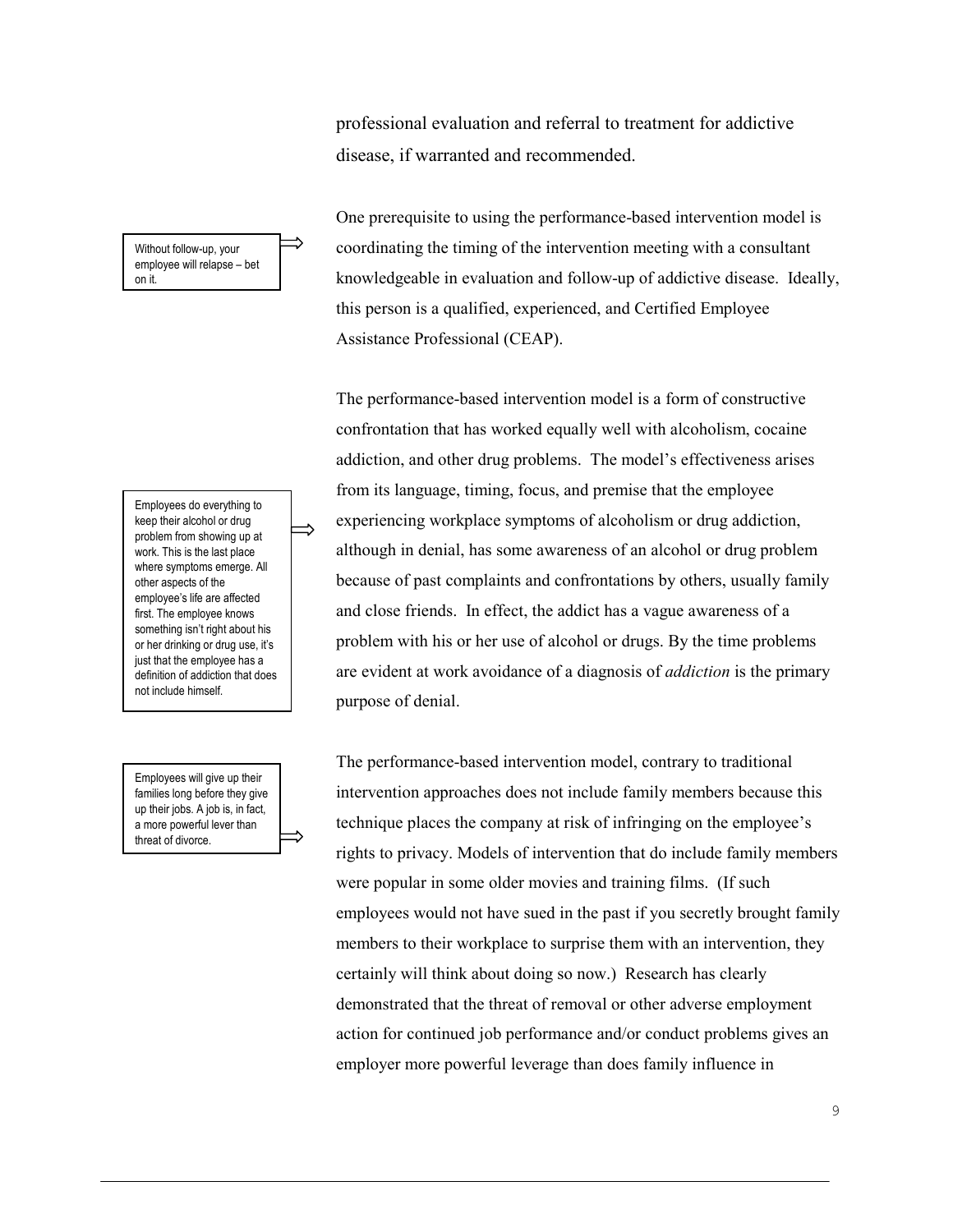providing the employee with meaningful incentives for recovery. This makes the involvement of family members unnecessary in workplace interventions. In fact, family participation will probably sabotage interventions conducted in the workplace. (Likewise, the employer should not participate in a family intervention outside the workplace.)

#### **BEFORE THE INTERVENTION MEETING**

The sooner the intervention takes place after a mishap, sick day, or other problematic event, the more successful it will be.

### **INTERVENTION STEPS:**

Don't provide a disciplinary action and then expect the employee to go for treatment. It won't work. Your employee will have no incentive to do something he or she would really like to avoid. This is a critical point and a common mistake with most workplace substance abuse policies and EAP referrals. I call this "chasing the referral". Intervention in the workplace (and with families) requires a "right here, right now" type of approach. This is how 90% of all admissions to addiction treatment programs occur.

⇒

1. Meet with a licensed mental health professional who also is a Certified Employee Assistance Professional (CEAP). This professional should have addiction treatment experience and evaluation skills. Many addiction treatment programs can recommend or provide such a consultant. (See your yellow pages under "alcoholism" or call the Employee Assistance Professionals Association, 703-522-6272 for referral to a local EA consultant.) This professional will meet with the immediate supervisor, the next-level manager, and the human resources (HR) manager, if desired, prior to the intervention meeting with your employee. The purpose of this meeting is to have the professional validate as much as possible that your suspicions are reasonable, establish a working relationship with you, and understand the job performance problems before meeting with your employee immediately after the intervention.

2. Before confronting the employee, meet with other involved managers or supervisors and agree on what will be accomplished as a result of the intervention. Interveners should be in agreement about the seriousness of job performance problems, attendance problems, attitude problems, or other unacceptable behavior. *Interveners must be specific*. Previously documented job problems are useful. The most recent evidence of continuing problems, or other performance problems, can serve as a catalyst to the intervention. Ideally, the intervention follows an event requiring a corrective management response.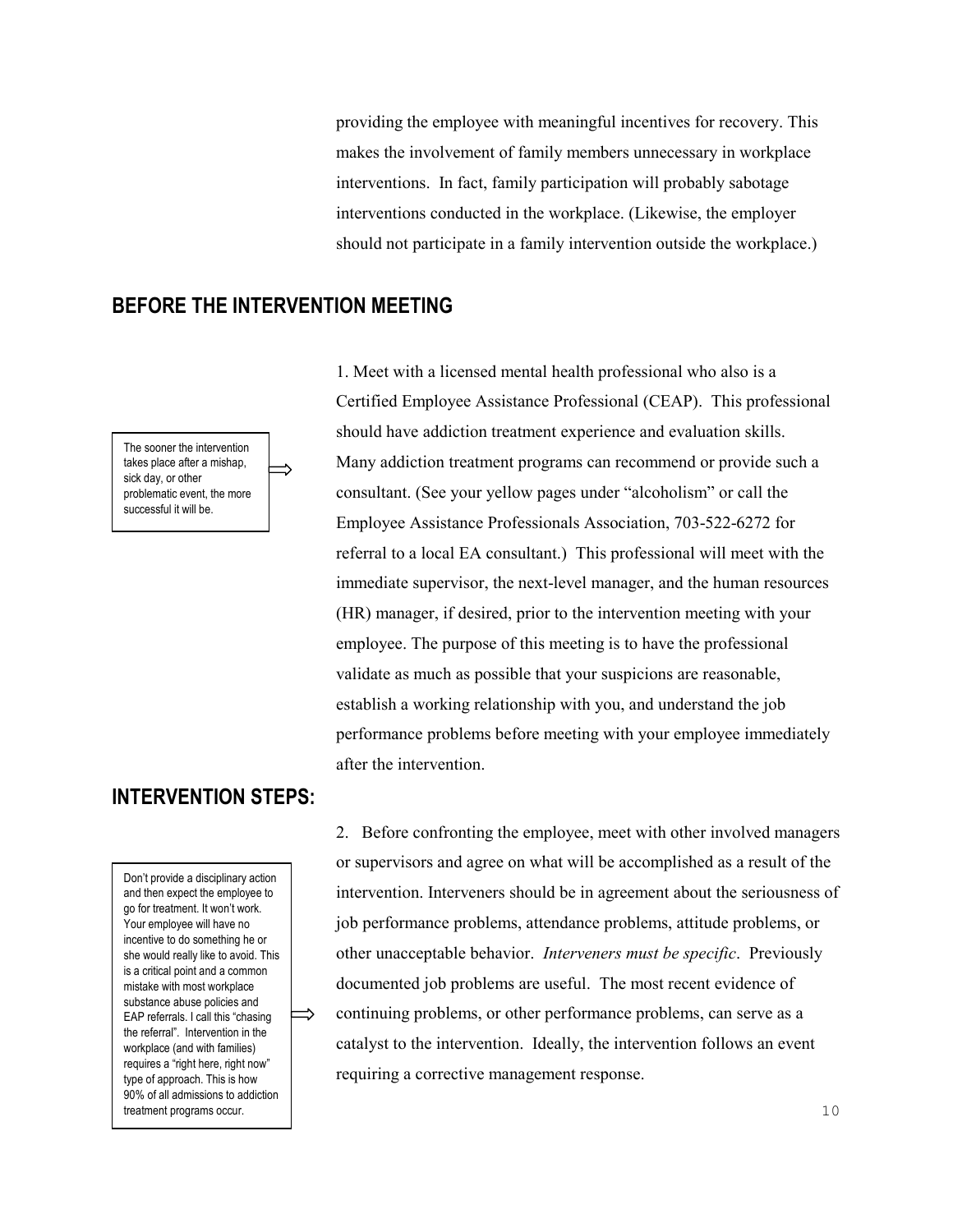3. Before scheduling your intervention meeting with the employee, set up an appointment for the clinician to evaluate the employee. Your employee will go to this appointment immediately after the intervention meeting. Your employee will receive appropriate discipline for documented job performance problems, or such an action will be held in abeyance because the employee has agreed to attend the appointment at the end of your intervention meeting.

4. As mentioned before, two representatives of management will meet with the employee. Ideally, this is the supervisor and the next-level supervisor. The senior supervisor should have authority to administer disciplinary action. The HR manager (that makes three members) may also participate. Ask your HR representative's opinion on participating. This adds protection for the company and the employee. The HR representative also can clarify other company policies and procedures. Remember, a union steward or other representative may be needed at the meeting. Federal employees are guaranteed this right, even if the workforce is not unionized. By all means, safeguard the employee's confidentiality throughout the entire intervention, treatment, and backto-work process. Repeat your promise of confidentiality.

5. The next-level supervisor or the manager with authority to levy disciplinary action leads the intervention — not the immediate supervisor! The immediate supervisor supports the confrontation with evidence of job performance problems. This also is a critical point. Managers must be in agreement that the disciplinary action chosen *is appropriate* to the problem behavior.

6. The threat of job loss, if appropriate, will have the most impact on motivating the employee to seek help for an addiction problem. Research has shown that the opportunity to avoid a disciplinary action

Your company may not have a HR person on staff. In this case follow your organization's relevant policies.

A contentious relationship frequently exists between the immediate supervisor and the employee. Less manipulation and "splitting" occurs in the intervention when the senior manager does most of the talking.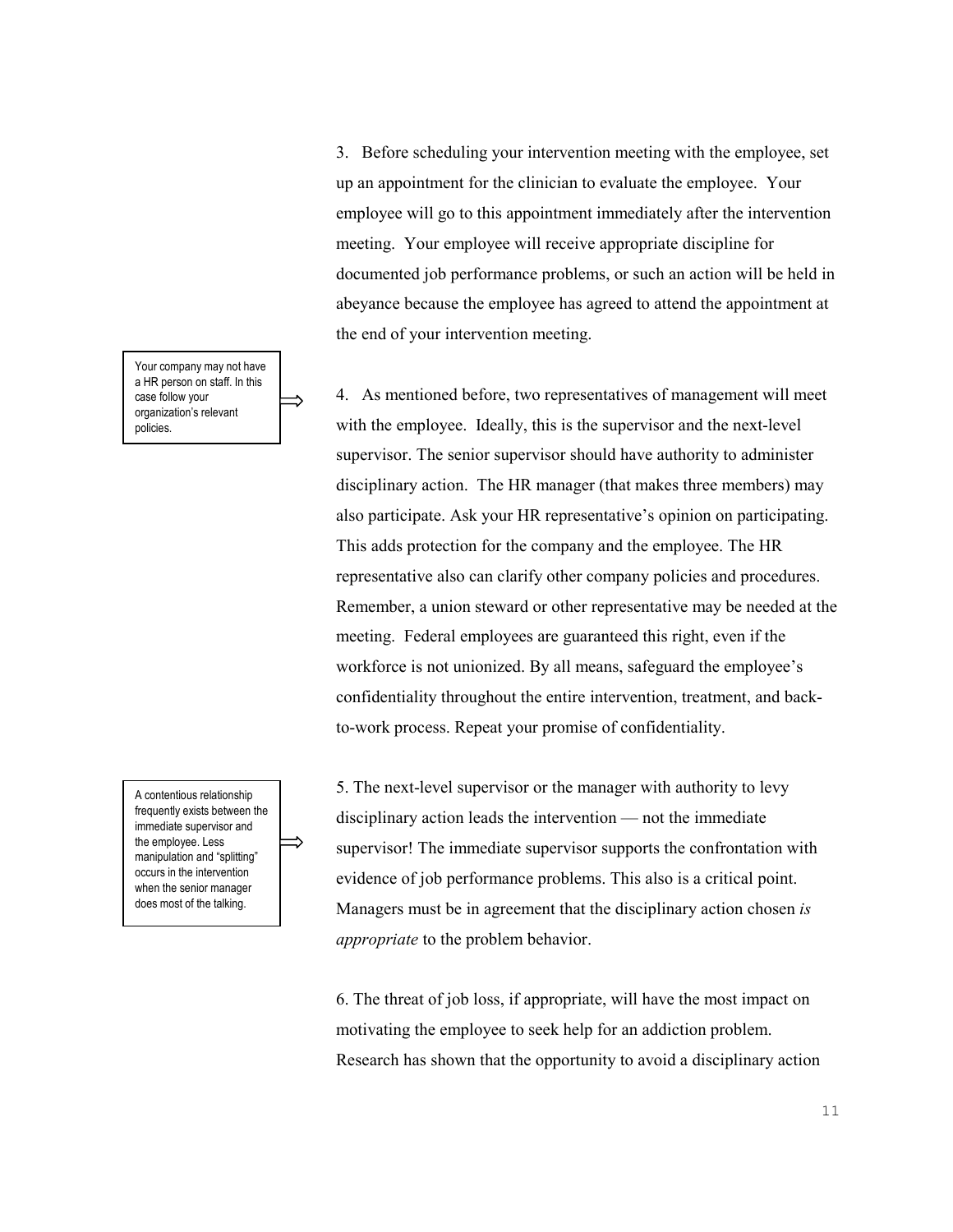can strongly motivate alcoholic or drug addicted employees to consider treatment. In fact, this type of crisis produces the strongest sense of urgency to take a step toward treatment.

You will feel the urge to take a softer approach if you have not properly prepared yourself. If you feel guilty about taking a disciplinary action, or you believe the one chosen is too harsh, this approach will likely emerge. If this happens, you have lost the intervention.

7. Intervention should never appear to be an informal or casual event. The time for managers to impart their personal concern for the employee and the possibility of future disciplinary action if things don't turn around has passed. You have already had that conversation by now. At best, "soft" confrontations may motivate an employee to temporarily place controls on drinking and drug use. More likely, such confrontations will drive the drinking further underground increasing risk of more severe workplace problems. At worst, such diagnostic confrontations subject management to the possibility of lawsuits for harassment or other employment litigation. If a job problem exists, it requires correction or disciplinary action. In any case, pushing an employee to admit his/her addiction is extremely problematic because it demands a discussion about whether such a problem really exists. If you are like most employers who have tried this approach, the employee will thank you for your concern and move on, or will become belligerent. Either way, you lose. You will then erroneously conclude that interventions don't work and will lose valuable workers. Remember as well that employees rarely seek addiction treatment on suggestion. And if by chance they do, it usually is a short-lived, halfmeasured attempt. Professional follow-up after treatment is critical to success and you can't play this role. Moreover, although you might have personal concerns about your employee's use of alcohol or drugs, a "friendly chat" or other "unofficial" attempt on your part to discuss the drug or alcohol problem in the absence of job performance or behavior problems is useless. You're fooling yourself if you think this will work — no matter how good you feel about your employee's cooperation during such a conversation. Don't forget, as mentioned earlier, that such a discussion can subject management to employment practices liability.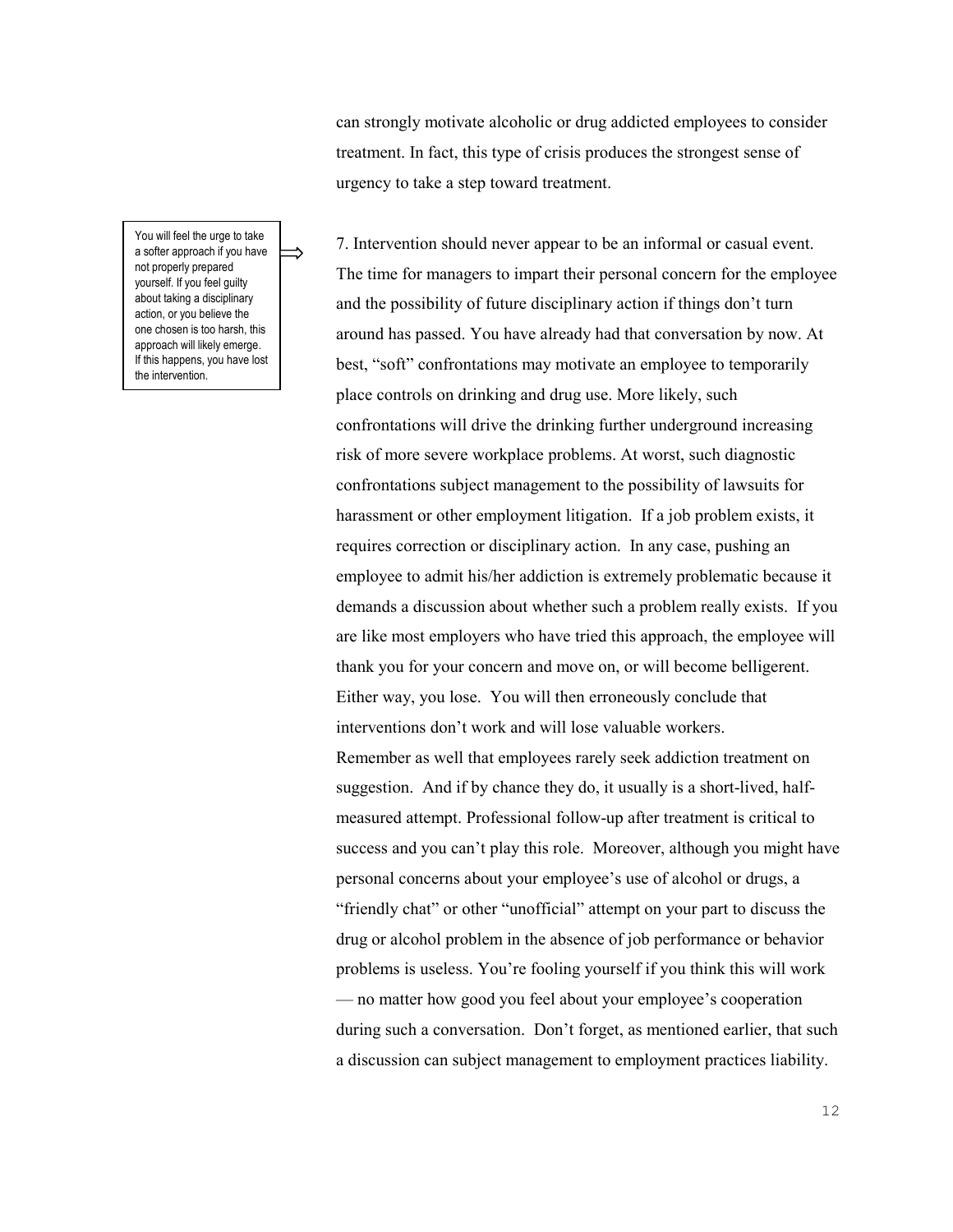8. The best time to confront the employee follows a work incident where a "perceived crisis" provides a sense of urgency, seriousness, and resolve. Employees with addiction problems are less defensive at these times and are more amenable to treatment. This is called an "incidental crisis." At the very least, most addicts will consider modifying their alcohol and drug use at such times. In effect, a window of opportunity opens, but the addict closes it quickly with well-practiced defense mechanisms that distort and minimize the seriousness of the event. Decreased anxiety and awareness of the real problem, making intervention a bit more difficult follow this period. Confrontation soon after an incident also makes fear of disciplinary action more meaningful, and elicits motivation when the offer of treatment is made to the employee.

9. Start by explaining to the employee what is wrong with his/her job performance and how responsibilities have not been met. Explain the impact of the problems. Describe in detail the incident prompting this meeting. Let the employee know that the situation is serious and that you have made a decision about his or her job situation. Explain to the employee all problem behaviors that have been documented. Take your time and be calm. Now, tell the employee that on the basis of these problems, the company has decided to terminate, suspend, provide a letter of reprimand, or whatever, etc.

10. Accept the employee's reaction. Receiving a disciplinary action, especially termination, is a numbing experience, even if the employee appears unaffected. It will make the employee amenable to whatever might reverse it. Now apply the one-minute intervention: Say, *"The company is willing to hold this disciplinary action in abeyance under one condition."*

11. Then say to the employee:

I call this the one-minute intervention. In effect, here is what's being said: "We are (firing, or whatever) you today. However, there is one condition under which we will not do it. That's if you think your problems are connected to an alcohol or drug problem. Then we'll give you the world on a silver platter. However, if you don't believe this is a problem, you can pick up your check and be dismissed." This is the major paradigm shift and the basis for performance intervention.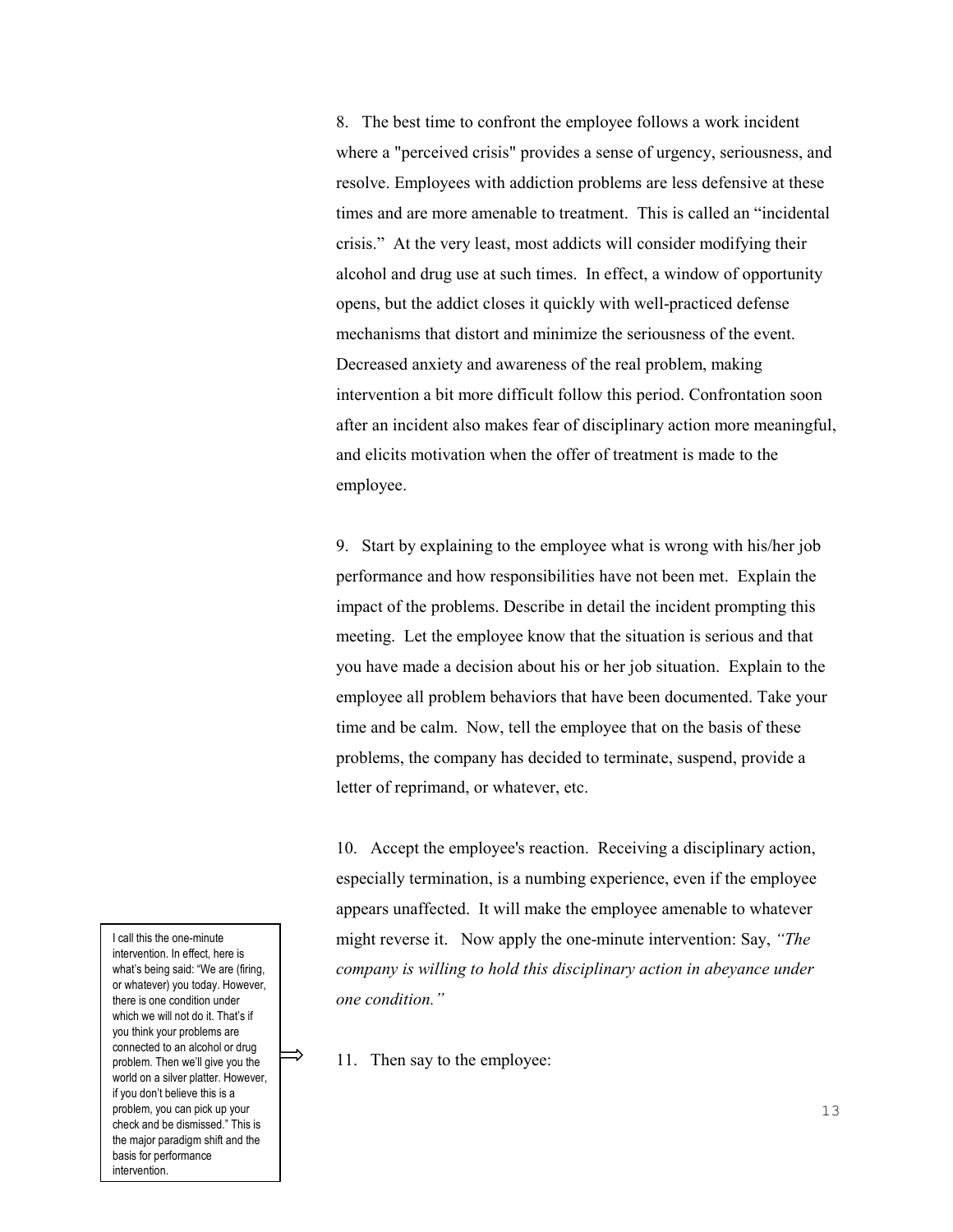*"If you believe that these job problems, etc., are possibly related to an alcohol (or drug use) problem, directly or even indirectly (don't use the term "alcoholic," "alcoholism," or "drug addict"), then the company would be willing to consider the following: (1) We will allow you to get an assessment to determine whether you need some sort of assistance or help, and we will view these job problems as symptoms of the alcohol problem — a health issue that needs to be accommodated; (2) We also will guarantee that your job security, promotional opportunities, and job status will not be jeopardized simply because you went for help; (3) We also will keep your decision to seek help strictly confidential; and (4) We will give you time off work to get recommended treatment, if any, consistent with our leave policy. We cannot discuss with you or speculate whether or not you have such a problem because we are not professionals. And we cannot diagnose you or suggest you need help. The choice is strictly yours. Would you like to consider this option now — or accept the disciplinary action we have proposed? If you do not want to accept this offer, it is your decision, and we will proceed with disciplinary action.* 

Your employee is now breathing a great sigh of relief, but still may attempt to ask why you think he or she has a drinking problem. Remember that you will not discuss it. Tell the employee it is not within your ability to diagnose this problem, nor is the discussion appropriate. Your focus is solely on whether to dispense a disciplinary action or hold such an action in abeyance in order to accommodate what the employee believes could be the existence of an alcohol or drug related problem. The employee needs to decide.

#### WHAT JUST HAPPENED:

In effect, you have just said that the only way the employee can avoid the disciplinary action is to request accommodation for his or her alcohol

Never call the employee an alcoholic or drug addict. If you do, you won't be able to get out of discussing why you think this is the problem. As indicated, you'll lose this argument.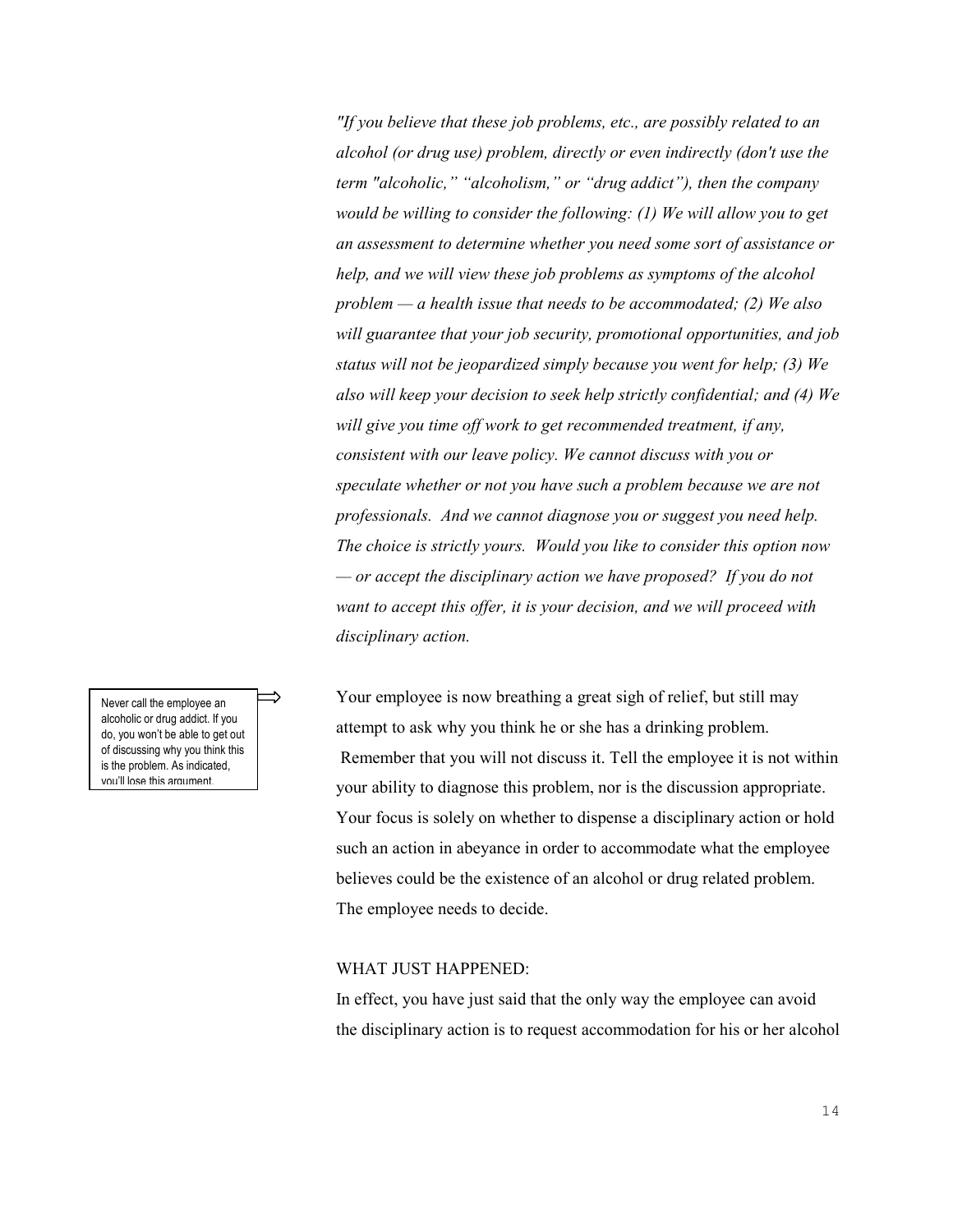or drug problem. You're willing to roll out the "red carpet" for your employee if that's the case.

#### **IF YOUR EMPLOYEE AGREES:**

Your employee will probably accept the recommended referral. No employee in my experience has ever said they had someone else they would like to see. However, if this occurs, you could refuse this option. Remember that you are in control this time. The employee, for instance, could have a health care professional who enables him/her. This would be a sure bet for problems continuing and, of course, job loss would be the eventual outcome.

1. Say, "We would like for you to speak with someone with whom we have consulted, who advised us about how to proceed with helping you. If this professional recommends treatment or some form of assistance and, we don't know if he/she will — we would like you to follow through with those recommendations as part of the agreement.

2. "We also would like you to give permission for the clinician to speak with us so that we can know you went for the appointment. We don't need any details. We also need to know if there is a recommendation, and if you have agreed to follow it. We also need to know from the consultant if any time off from work will be necessary to accommodate the recommendations. We do not need other information."

3. Ask the employee if he or she would like to be escorted to the appointment. Do not send the employee alone if you believe he/she has been drinking. Remind the employee of the following:

A. The employee is not being "required to go." (Although the employee feels pressure, it is his or her choice. Remember that you have legitimate reasons at this moment to dispense a disciplinary action.)

B. You are not diagnosing the employee. This is not your job. (Everyone probably knows there's an alcohol-related problem, but you're staying out of this realm because it's not your place to discuss it. And, it's highly risky.)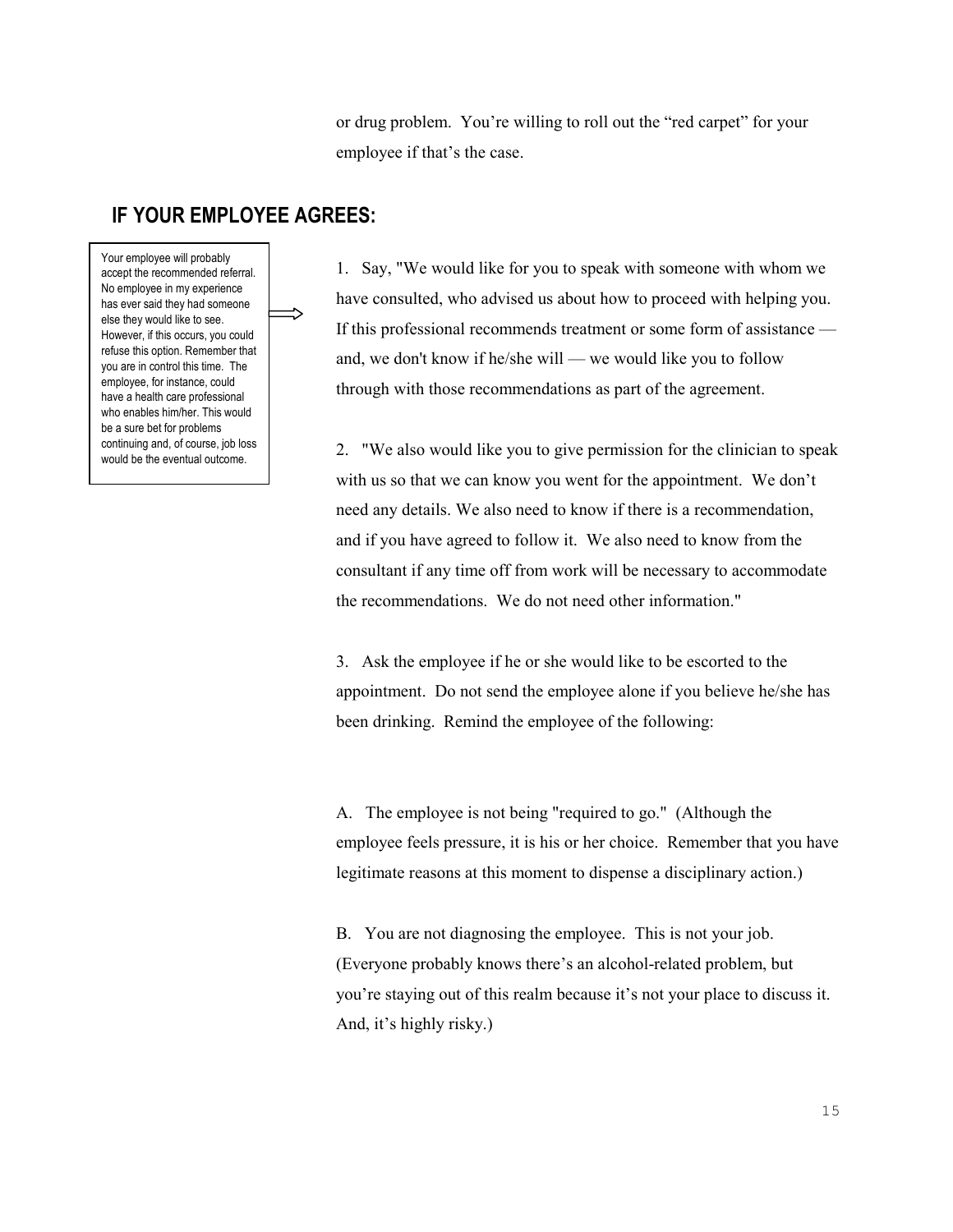C. The employee is going to the evaluation because he or she — NOT YOU — believes there is a problem that needs to be evaluated and/or treated. This is a critical point. Don't get into a power struggle over your employee's decision. It's time to let go.

D. You can only accept at this point what the professional recommends; not what the employee thinks should be done, if an alcohol or drug problem exists. (It's too late for bargaining now. That time has passed. If you are still willing to accept the employee's plan for "doingit-on-my-own," you'll lose this intervention outcome. This is called "buying the employee's next drink." Your employee should have already considered other options prior to this intervention meeting. So, "new ideas" the employee might suggest should be unacceptable."

E. You will consider dispensing the disciplinary action on the basis of documented performance problems unless the employee establishes that: a) An alcohol or drug problem exists that needs treatment.

b) An evaluation appointment is verified.

c) A release is signed to confirm the interview outcome.

d) There is an agreement to follow professional recommendations.

e) There is follow through, once begun, with professional recommendations.

#### **LAST STEP IF EMPLOYEE IS UNWILLING:**

This is powerful. Frequently, employees are forced into treatment the next day by family members who "go crazy" upon learning that the employee has quit the job. I have seen spouses who have long badgered their addict to get into treatment finally get results at this time (often by threatening to leave). Magic happens — and someone calls you the next day telling you that your employee was admitted.

If the employee decides against the assessment/evaluation and instead accepts the disciplinary action, do the following:

Double check to see if this is indeed what the employee really wants to do. Discuss the impact of the employee's decision on his or her life. Simply clarify the consequences of the decision. If no reversal of the decision is forthcoming, tell the employee that you must implement the

Consider putting the agreement you are making with your employee in writing.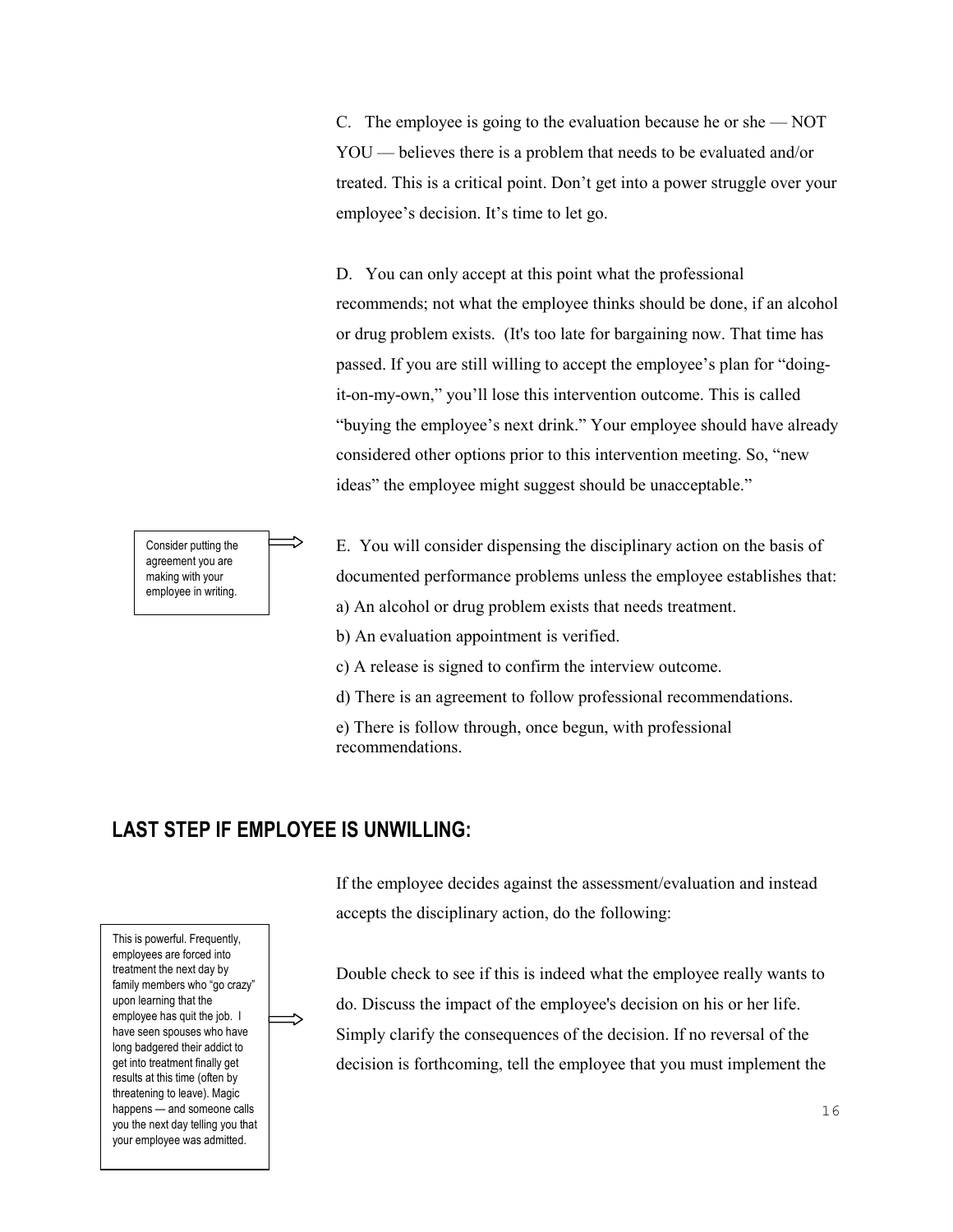disciplinary action. BUT, tell your employee that if he or she changes his/her mind, to let you know by tomorrow morning, say by 10:00 AM, because after that it will be too late.

Under these circumstances many employees will accept help the next day. They simply have trouble admitting to you at the moment that they need help. Instead, they harm themselves rather than admit to "moral, willpower, or a character failing," which is how most people view addiction, although this is complete myth.

[If you view alcoholism this way, your intervention will probably fail because the employee will sense your contempt. Denial is all about avoiding shame, pity, self-punishment, and the contempt of others for having a psychological problem or being weak. If you have a drinking problem yourself, it is likely that you have this misunderstanding of addictive illness. You can still be successful with an intervention, however, because this is about the employee's problem, not yours. With luck, you will read more about alcoholism, experiment with abstinence, self-diagnose, go to Alcoholics Anonymous, seek treatment, and recover.]

#### **TIPS:**

When a time lag occurs between the intervention and the evaluation, opportunity for intervention failure increases. An intervention done in the afternoon, for instance, would necessitate an evaluation appointment the next day. This lag time sabotages intervention by interrupting the momentum and motivation established in the constructive confrontation meeting.

1. Don't conduct this intervention on a day before vacation or annual leave, or on a Friday.

2. Conduct the intervention in the morning.

3. Don't get involved in a discussion about whether there is indeed an alcohol or drug problem. You cannot win this argument. Your consultation with the clinician has confirmed this problem probably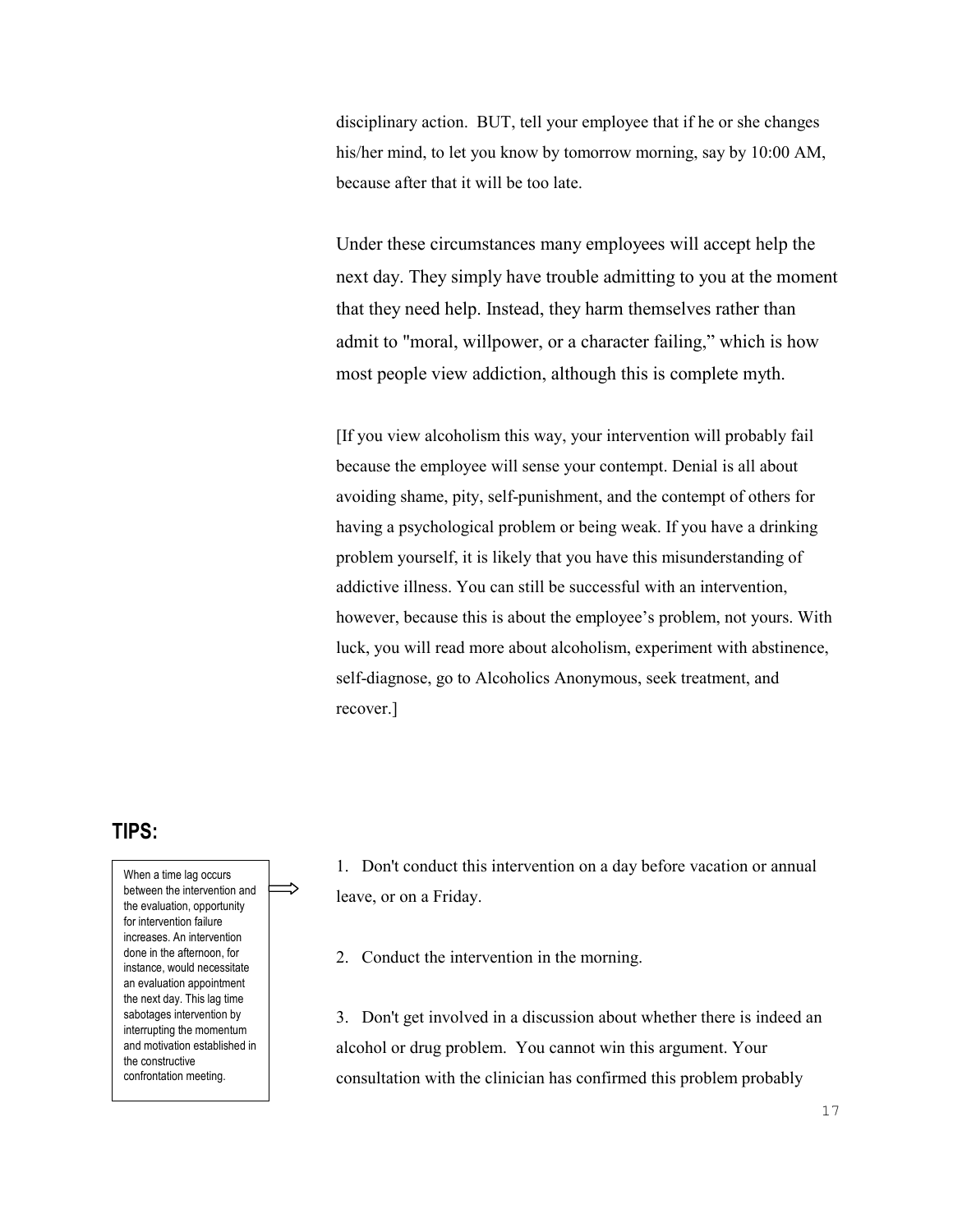exists, which is the basis for the intervention. The issue for your company is to discipline or not discipline the employee for documented job performance or conduct problems. Any discussion about alcoholism or drug addiction will lead you to postpone action because you will be tempted to accept reasonable employee-initiated alternatives or explanations to satisfy your unrealistic need to feel good about the outcome of the intervention and please the employee at the same time. Unfortunately, you will be enabling and losing credibility with your employee.

The employee with an alcohol or drug problem is well practiced at arguing his or her "case," particularly with family members, with whom they have acquired this skill. This experience makes you an easy match.

4. Do not allow the employee to simply tell you that he or she already has quit drinking or will quit on his or her own. This is unacceptable and inappropriate discussion in a correctional interview. If the employee says he or she might have a drinking problem, it requires treatment, not an investment in willpower or cutting back to address its symptoms, namely drinking. Treatment is necessary for the employee to arrest the illness and learn how to "stay stopped" from ethyl alcohol or other psychoactive drug consumption. You are the employer, not a family

member. Family members routinely accept, out of ignorance, these assurances by the addict. You should not make the same mistake.

5. The employee may attempt to manipulate you to some degree if you have been previously manipulated in the past. This is normal. Simply stick to your decision. Focus on performance and consequences, or holding consequences in abeyance depending on what the employee decides to do.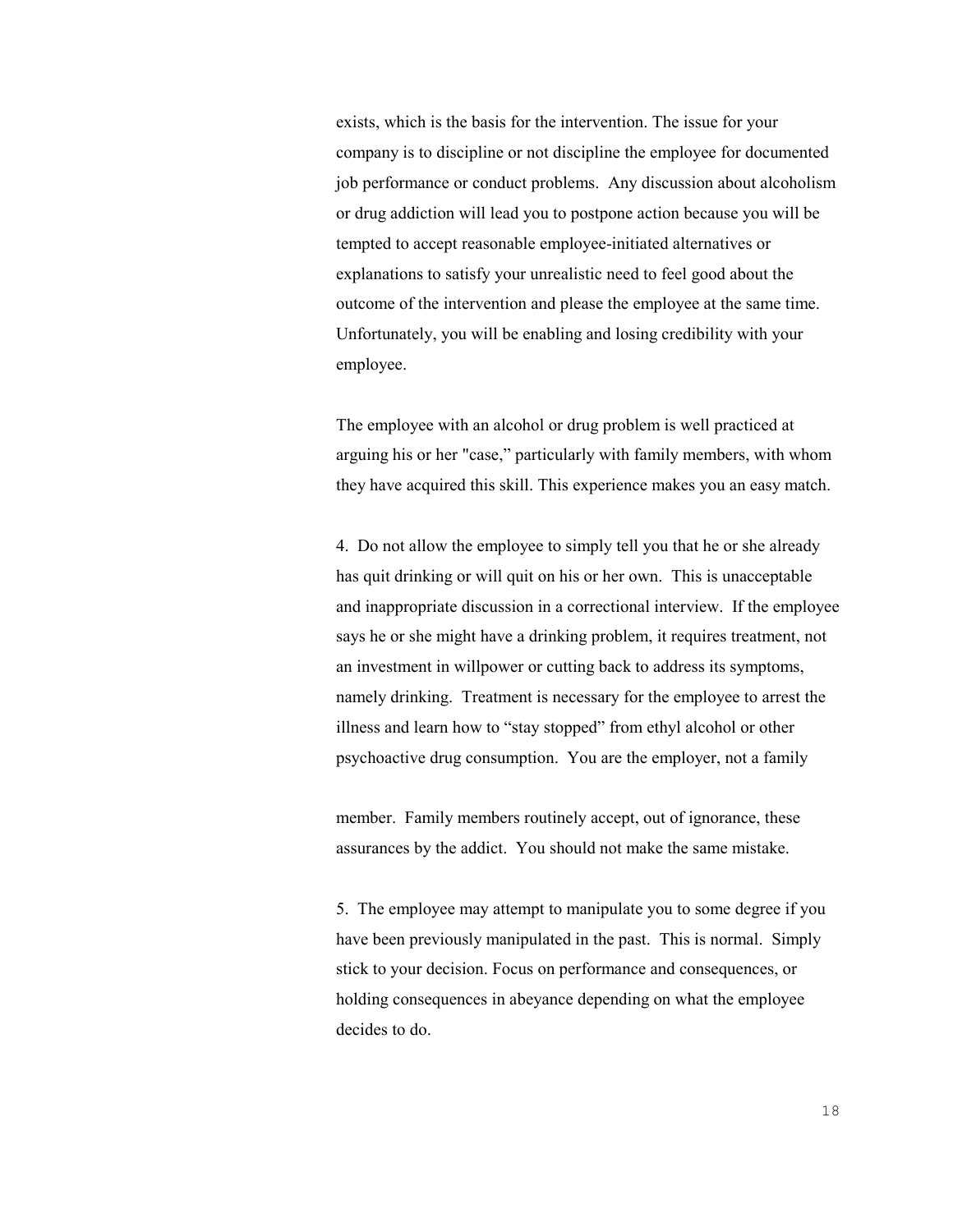### **DO NOT DISPENSE DISCIPLINARY ACTION FOR:**

1. STATUS AS A RECOVERING ALCOHOLIC OR A DRUG ADDICT. (You can fire for CURRENT illegal drug use, but firing someone solely because they are an addict or alcoholic can come back to haunt you later.)

2. FAILURE TO GO TO TREATMENT. ( Poor job performance is the basis for action, not "failure to enter treatment.")

3. GOING TO TREATMENT FOR ALCOHOLISM OR DRUG ADDICTION. (Don't fire an employee for entering treatment for an alcohol or drug problem.)

4. TAKING TIME OFF TO TREAT ADDICTIVE DISEASE. If you have allowed employees with other health conditions to take leave from work to obtain treatment for severe illnesses, it is essential to do no less for the employees with addictive disease.

### **WHAT IF:**

*Q. What if there is no problem with alcoholism or drug addiction and no recommendation for treatment is made by the clinician?*

A. Although this is very unlikely, particularly in light of a professional consultation prior to the intervention, your company can choose to impose the disciplinary action for clearly documented job performance problems that are obviously not related to addiction or other medical condition. Do not discharge your employee without good cause and good documentation as to the reasons why. With performance-based intervention, you are accommodating a health care problem. If no health care problem exists, and the employee is not in need of an accommodation for a health care problem (addictive disease, in this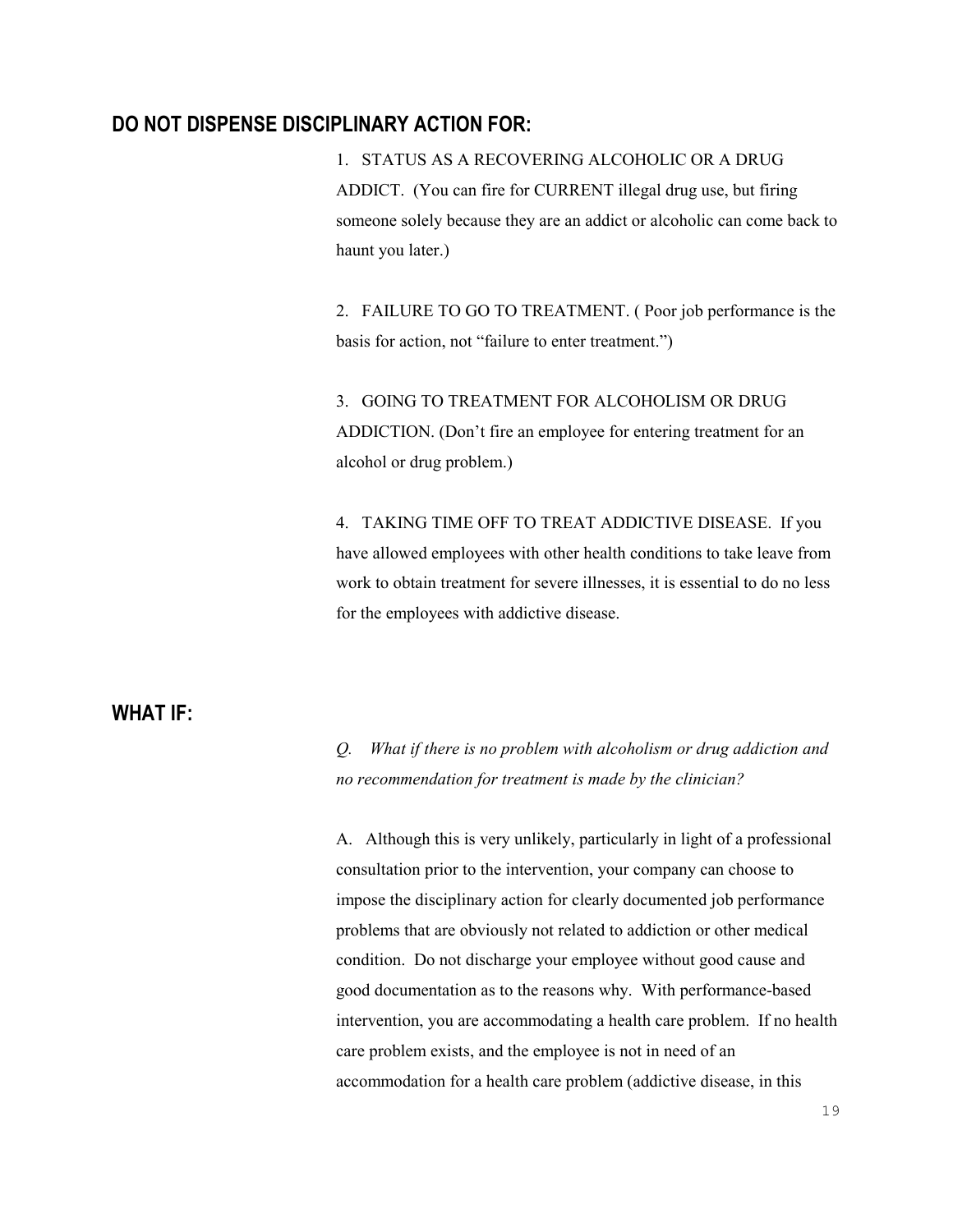This is unlikely, but possible. It's unlikely because there is a strong rationale for alcohol or drug addiction being present and such illnesses CANNOT be caused by other problems. They are primary. In addition, your circumstances greatly determine how you got to this point of considering the information you are reading now. You probably would not be doing so unless other clear evidence brought you to this point.

case), then responding to the ongoing job-related problems with a measured and fitting disciplinary response is an option. Most employers I have worked with have been at the absolute "end of their ropes" with the behavior of their employee. If you are not, be sure you construct an iron clad and clearly worded performance improvement plan. Think carefully about whether this is prudent for your circumstances. Never, ever imply that you might consider this if the employee's evaluation is negative. This would sabotage the intervention and the employee's motivation with the clinician.

# *Q. What if the counselor determines that another problem exists — not alcoholism or drug addiction?*

A. If by chance the clinician discovers another serious personal problem, other than alcoholism or drug addiction that needs treatment, your company could choose to consider accepting and accommodating this recommendation. A health care clinician who indicates that alcoholism or a drug addiction problem is a symptom of depression probably does not know what he or she is doing. A bunch of these folks are out there. A look at their resume will point to a lack of experience with addictive disease. You must get a clear understanding of the clinician's beliefs about addiction before you go forward. Professionals associated with accredited addiction treatment programs are likely to have the experience you need.

Those who work strictly for a psychiatric program are generally less knowledgeable. Of course, depression can make an alcohol or drug addiction worse, or it can exist concurrently with it. But, depression doesn't cause alcoholism. Alcoholics may drink to sooth depression (also called "self-medicating") which may or may not be caused by the alcoholism. Alcohol works well for this purpose only if you have the requisite body chemistry. A "social drinker" wouldn't consider doing this anymore than eating broccoli for such a purpose. Social drinkers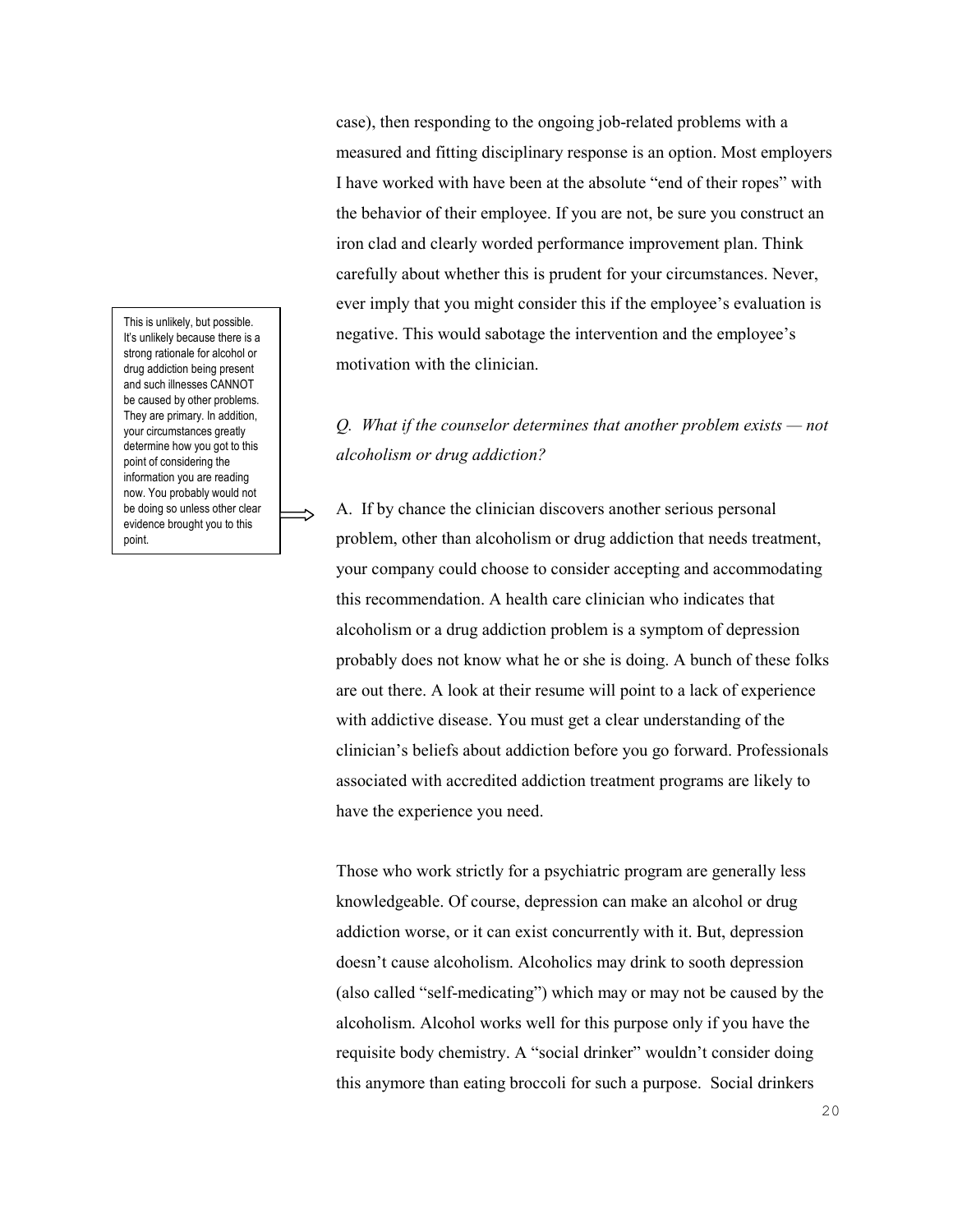can't medicate depression with alcohol because they have no past experience with alcohol that would influence them to consider it.

*Q. What if the employee goes to treatment, but later relapses and is using drugs, or is in trouble with alcohol again?* 

A. It is possible that your employee may relapse at some point in the future. If this occurs, it does not mean failure. Acting quickly to motivate the employee to revisit the CEAP or treatment professional is essential, however, in order to stop the relapse. Promise the consequence for failure to do so. Relapse is like an aftershock following a major earthquake; it doesn't mean the BIG ONE is back. Relapse is usually associated with experimental drinking to see if one has indeed really lost control. It usually occurs because the employee has failed to properly manage their disease.

An incidental crisis or event then prompts the impulse to drink. Relapse is considered normal in the progression of recovery. In the first year or two, however, this is more often because of poor follow-up and poor communication with those who have influence and leverage in the addict's decision to enter treatment and remain in an effective recovery program. That's you. The bottom line is that relapse occurs far less when expert follow-up by the treatment provider is part of the care plan. So, insist on it. In the end, most addicts who finally are successful at lifelong abstinence experience relapse. Never assume failure if this happens. Watch behavior. Does it tell you the employee wants his job or does it not? What does the professional have to say? Take your cue from this person so you know how to respond.

*Q. What if the employee continues to relapse and we simply cannot tolerate the unpredictability of the problems he or she experiences?*